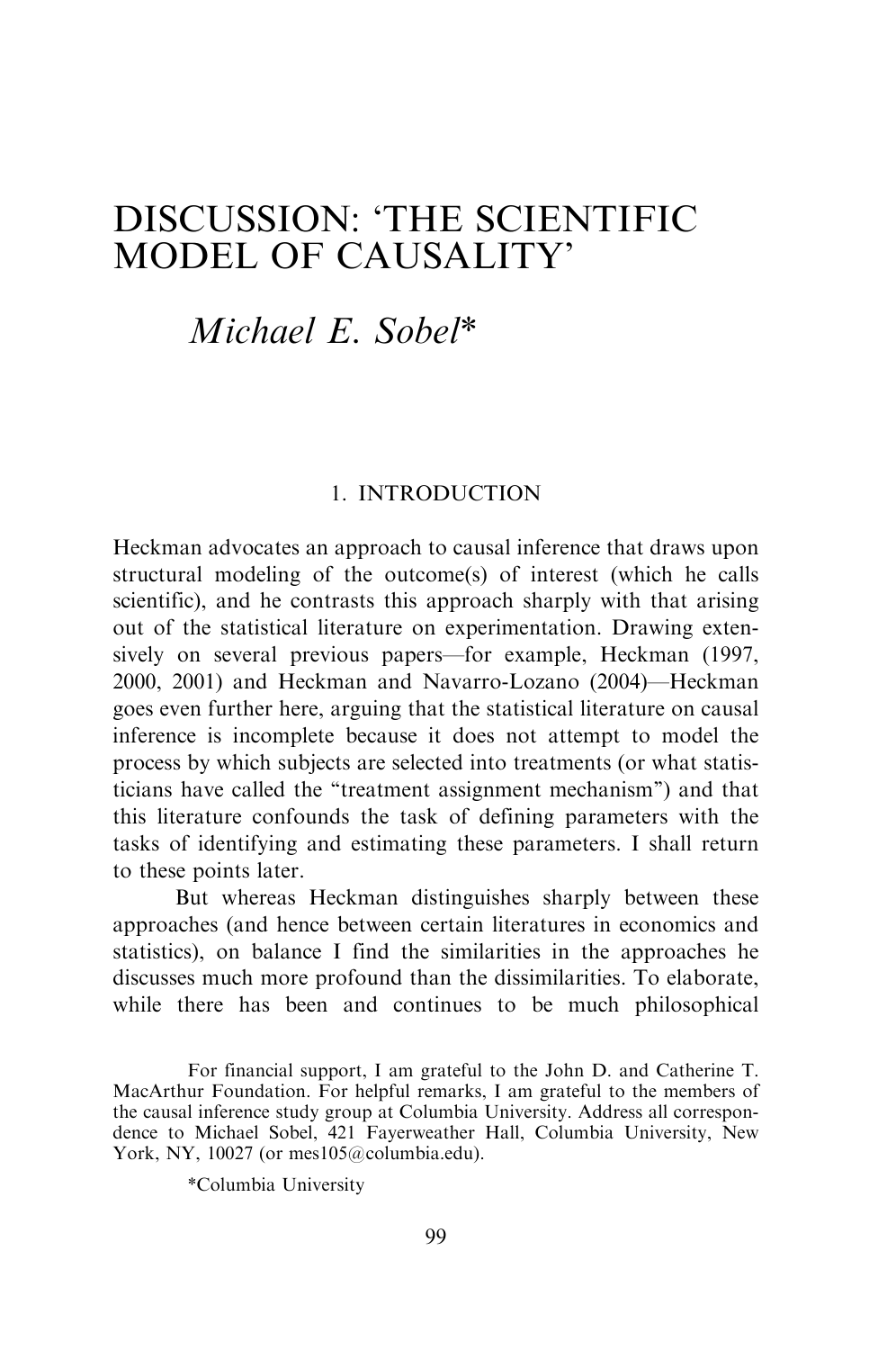disagreement about the nature of the causal relation, in both these literatures, there are strong similarities in the way that the word "cause" is used. In particular, a causal relation sustains a counterfactual conditional, while a noncausal relation need not do so. Second, causal effects are allowed to be heterogeneous across units, a point that both statisticians and Heckman have emphasized. Third, dovetailing with this shared perspective on the nature of the causal relation, the potential outcomes notation invented by Neyman (1923), widely used since by statisticians working on experimental design (see for example, the textbooks by Cox [1958] and Kempthorne [1952]), is now standard notation in both these literatures. This notation, adopted also by Heckman during the latter 1980s and since in a number of his papers (and here) nicely captures the idea that a causal relationship sustains a counterfactual conditional statement. To be sure, this idea can be represented in other ways (Robins and Greenland 2000), but the potential outcomes notation is very easy to work with and easy to use without leading oneself astray. The importance of good notation cannot be emphasized strongly enough. As Whitehead ([1911], 1958:39) pointed out, ''By relieving the brain of all unnecessary work, a good notation sets it free to concentrate on more advanced problems, and in effect increases the power of the race.'' I would also propose that the use of a common notation encourages investigators to think similarly about a problem.

The incorporation of Neyman's notation into the modern literature on causal inference is due to Rubin (1974, 1977, 1978, 1980), who, using this notation, saw the applicability of the work from the statistical literature on experimental design to observational studies and gave explicit consideration to the key role of the treatment assignment mechanism in causal inference, thereby extending this work to observational studies. To be sure, previous workers in statistics and economics (and elsewhere) understood well in a less formal way the problems of making causal inferences in observational studies where respondents selected themselves into treatment groups, as evidenced, for example, by Cochran's work on matching and Heckman's work on sample selection bias. But Rubin's work was a critical breakthrough. The introduction of a suitable notation allowed in principle the clarification and formalization of the problem of making causal inferences with non-experimental data. Further, the use of this notation allowed the tasks of defining etimands to be separated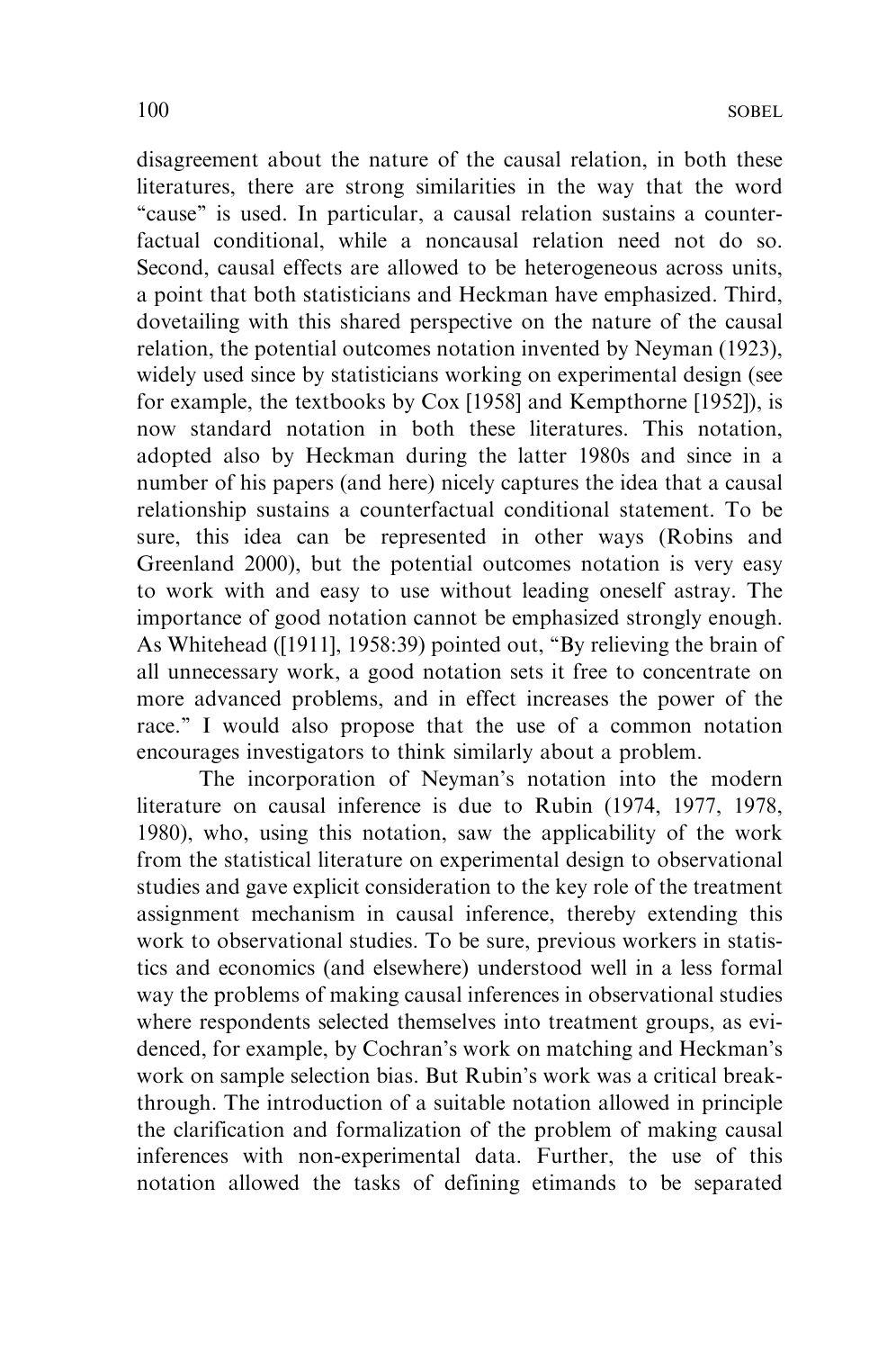from the tasks of identifying and estimating these. This separation enabled Rubin not only to pinpoint the key role of the treatment assignment mechanism but to state precise conditions under which this mechanism was ''ignorable'' or not. These conditions have been used by subsequent workers (including Heckman) to evaluate and clarify existing procedures for causal inference (for example, instrumental variables) and to develop new methods for estimating causal effects (for example, by creating matched samples using propensity scores).

And fourth, although Heckman criticizes the "treatment" effects'' literature for modeling the effects of causes, as opposed to modeling the causes of effects, the majority of his paper also focuses on modeling the effects of an intervention (cause) on an outcome of interest.

That said, some of the problems involved in making causal inferences about agents who are not (or cannot in practice be) subjected by an investigator to one or another treatment of interest will be somewhat different than those that typically arise when a treatment is applied or not to a plot of land in an agricultural experiment. In the latter case, where a randomized experiment can be conducted, the treatment assignment mechanism is essentially a (possibly biased) coin toss (or a coin toss within distinguishable types of plots). Causal inference is typically more straightforward in this case. However, in observational studies, individuals typically sort themselves into treatment groups and how they do so may also be of independent interest. Economists often argue that individuals make choices by behaving as if they are maximizing expected utility. When the utility associated with making particular choices is also related to the outcome under consideration, this may create problems when the agent uses more information than that available to the economist (or the economist simply does not know the treatment assignment mechanism). In this case, consideration of the available information may be inadequate for a ''sufficient'' description of the process by which agents allocate themselves to treatment groups. Here, the assignment mechanism cannot be treated as a coin toss (net of the available information). Thus, methods based on this premise are inadequate for this case. In other social and behavioral sciences, where notions of decision making may take on a different flavor, the above may or may not be problematic. In any event, the point is that even when the same notion of causation is under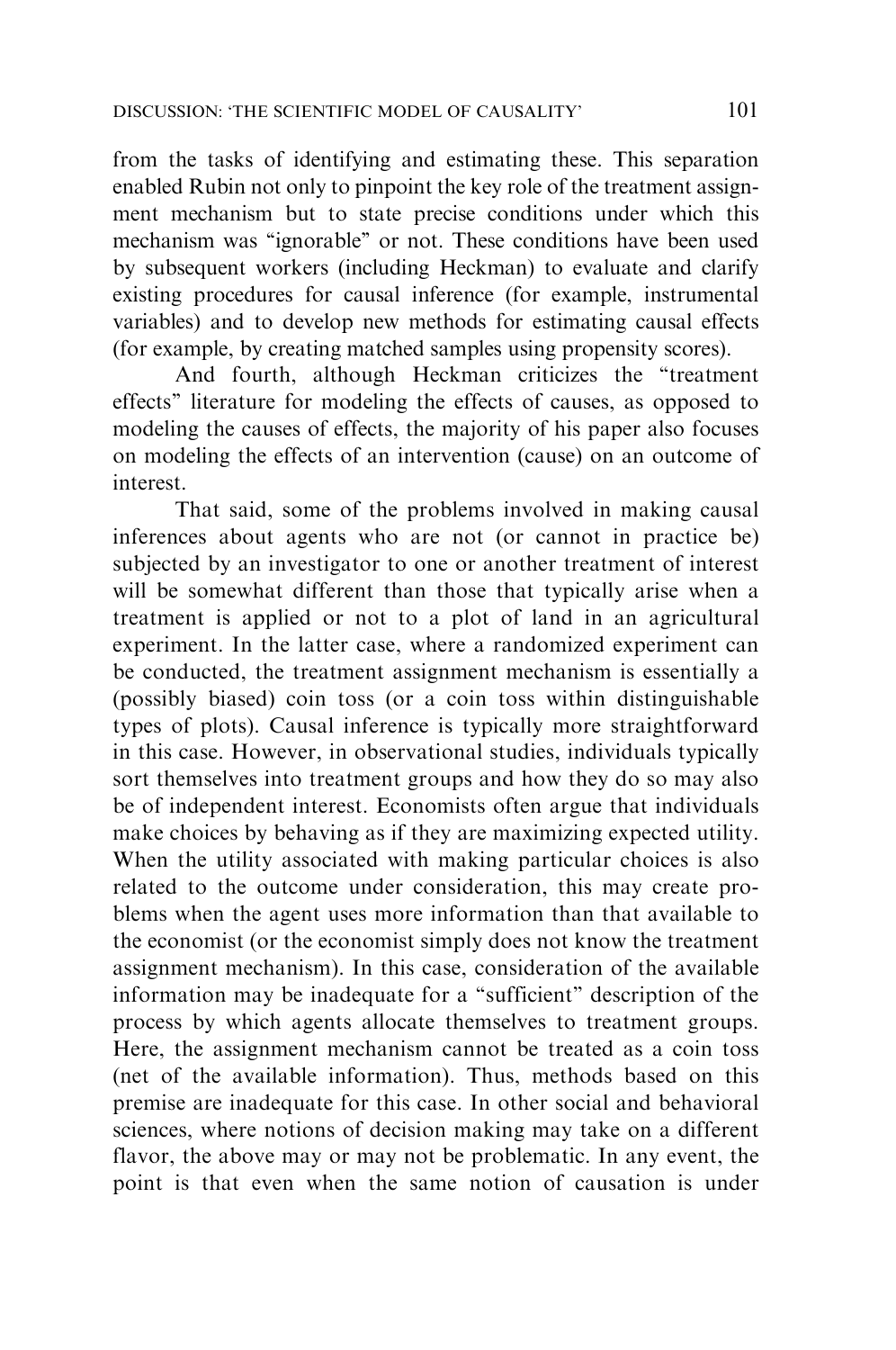consideration, some variation by discipline in approaches to causal inference should be expected.

In addition, although assumptions are always present, investigators differ in the extent to which they are comfortable using these to make inferences. Heckman advocates herein what he has elsewhere (Heckman 2000) called a structural approach to estimating causal parameters. This model based approach can be very powerful and can be used as a basis for generating inferences that are sometimes much stronger and broader in scope than those typically made in the statistical literature Heckman criticizes. But the structural approach also typically features stronger assumptions. As Heckman (2000) documents, frustration with the seemingly arbitrary nature of the assumptions (for example, exclusion restrictions) used to identify structural models has led several generations of economists to eschew structural modeling in favor of other approaches, recently including experimentation (Heckman is quite critical of this ''natural experiment movement;'' for a nice treatment of the issues see Rosenzweig and Wolpin (2000)). As before, even when the same notion of causation is held, some differences in approaches to causal inference should be expected.

However, if one takes the view that statistical procedures should be tailored to address questions of interest to various constituencies (for example, different groups of scientists and policymakers), such differences should be regarded as both natural and desirable. Accordingly, I aim primarily to give a balanced overview of the issues.

To make my discussion as useful as possible for Sociological Methodology readers, I sometimes elaborate on material covered by Heckman in this or previous papers. Second (and primarily for the same reason), my remarks are organized around the following four themes in Heckman's paper: 1) the nature of the causal relation, 2) definitions of causal estimands, 3) policy evaluation and forecasting, and 4) the identification and estimation of causal effects. Although I do not find simultaneous equation models (and more generally, structural equation models) in their current form very useful for causal inference, I do not take up this subject here, in large measure because a thorough treatment would require substantially increasing the length of an already long discussion. For some previous and related discussions of causality in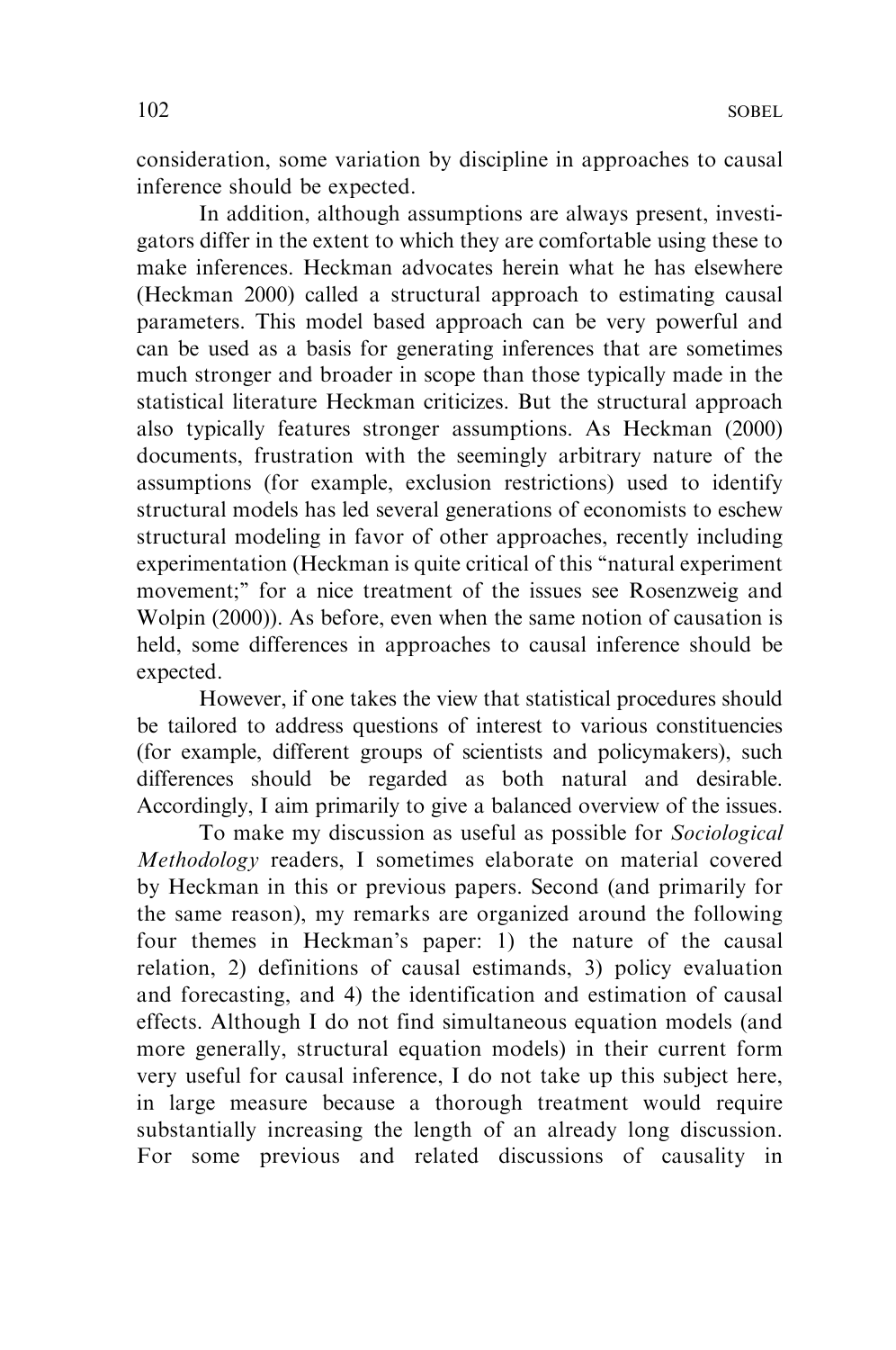simultaneous equation models, the reader might also wish to consult Strotz and Wold (1960), Fisher (1970), and Sobel (1990).

To improve readability, in most instances, I include here the equations referred to, even if some of these already appear in Heckman's article. Whenever possible, I use notation similar or identical to Heckman's. In some instances, in order to retain consistency of style, minor deviations have been necessary.

#### 2. THE CAUSAL RELATION

Heckman argues (page 2, this volume) that ''Science is all about constructing models of the causes of effects'' (vs. studying the effects of causes). He also argues that the notion of causality involves manipulating one or more variables and comparing the outcomes of these manipulations. Economists perform these (hypothetical) manipulations using models. And since models are mental constructs, Heckman concludes that causality resides in the mind. In addition, as different people think different thoughts and therefore construct different models, causes are "relative" (to use the language of Collingwood ([1940], 1972). That is, with equal legitimacy, different investigators may identify different factors as causes, while ignoring others. This is part of what Heckman refers to as the provisional nature of causal knowledge. The implications of this are further discussed in Sobel (1995), which readers may also wish to consult for more background on the causal relation.

Modeling the causes of effects is certainly an important scientific activity. But it should also be understood that many ''scientific'' questions are not causal. For example, NASA recently crashed a probe from the Deep Impact spacecraft into comet Tempel1 with the objective of learning more about the structure and composition of cometary nuclei. See Bunge (1979) for a discussion of the many kinds of noncausal questions that are of scientific interest. Further, studying the effects of causes is an important scientific activity: figuring out the causes of global warming would be considerably less important if the effects of global warming were inconsequential.

Next, the nature of the causal relation has consumed the attention of philosophers since well before Hume, without resolution. Regularity theories are one attempt to explicate the nature of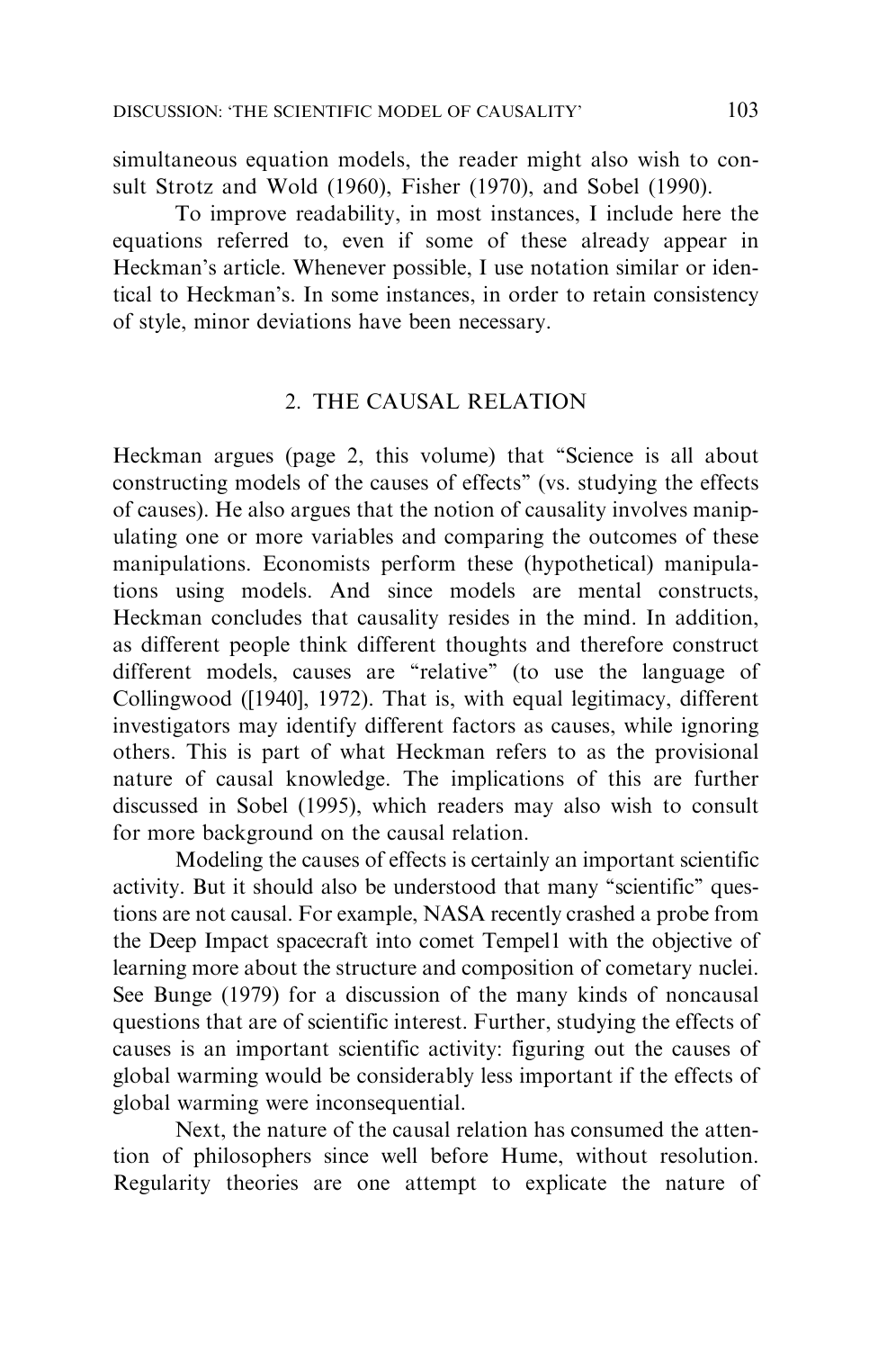causation. Here the cause (or causes of the effect) is (are) usually thought of as some set of necessary and/or sufficient antecedents for the effect. Regularity theories are both general and (typically) deterministic. In addition, contemporary regularity theories usually require that a causal statement sustain a counterfactual conditional. The foregoing ideas may be expressed mathematically using functions, as in an ''all-causes'' model:

$$
y(s) = g_s(x, u), \tag{1}
$$

where  $y(s)$  is an outcome of interest depending on state s,  $g_s$  is a function of x, a vector of observables, and  $u$ , a vector of unobservables. By varying the components of  $g_s$ , effects of the arguments (which may be state specific) can be defined under suitable conditions. In other instances, attention focuses on the results of manipulating the states s, which might, for example, index a set of treatments that are to be applied.

The antecedents above are also held to have causal priority over the effect. Explicating the nature of this priority has proven to be a difficult task. Most philosophers hold to the view that there is more to causal priority than mere temporal order. Thus, some sequences are to be regarded as causal while others are not. Although manipulating a cause is one way to establish the priority of the cause over the effect, in many theories of causation, including regularity theories, manipulability is not regarded as essential.

On the other hand, manipulability theories of causation emphasize the ability of a human agent to manipulate a cause: ''A cause is an event or state of things which it is in our power to produce or prevent, and by producing or preventing which we can produce or prevent that whose cause it is said to be'' (Collingwood [1940], 1972: p. 296–97). Whereas regularity theories are theories about the causes of effects, manipulability theories are theories about the effects of causes. Such theories correspond more closely with the way an experimentalist thinks of causation. These theories are also readily combined with singular theories of the causal relation.

At first glance, it appears that manipulability theories are inherently at odds with regularity theories. Thus, it might be argued that the modern literatures on causal inference in both statistics and econometrics, because these literatures are typically concerned with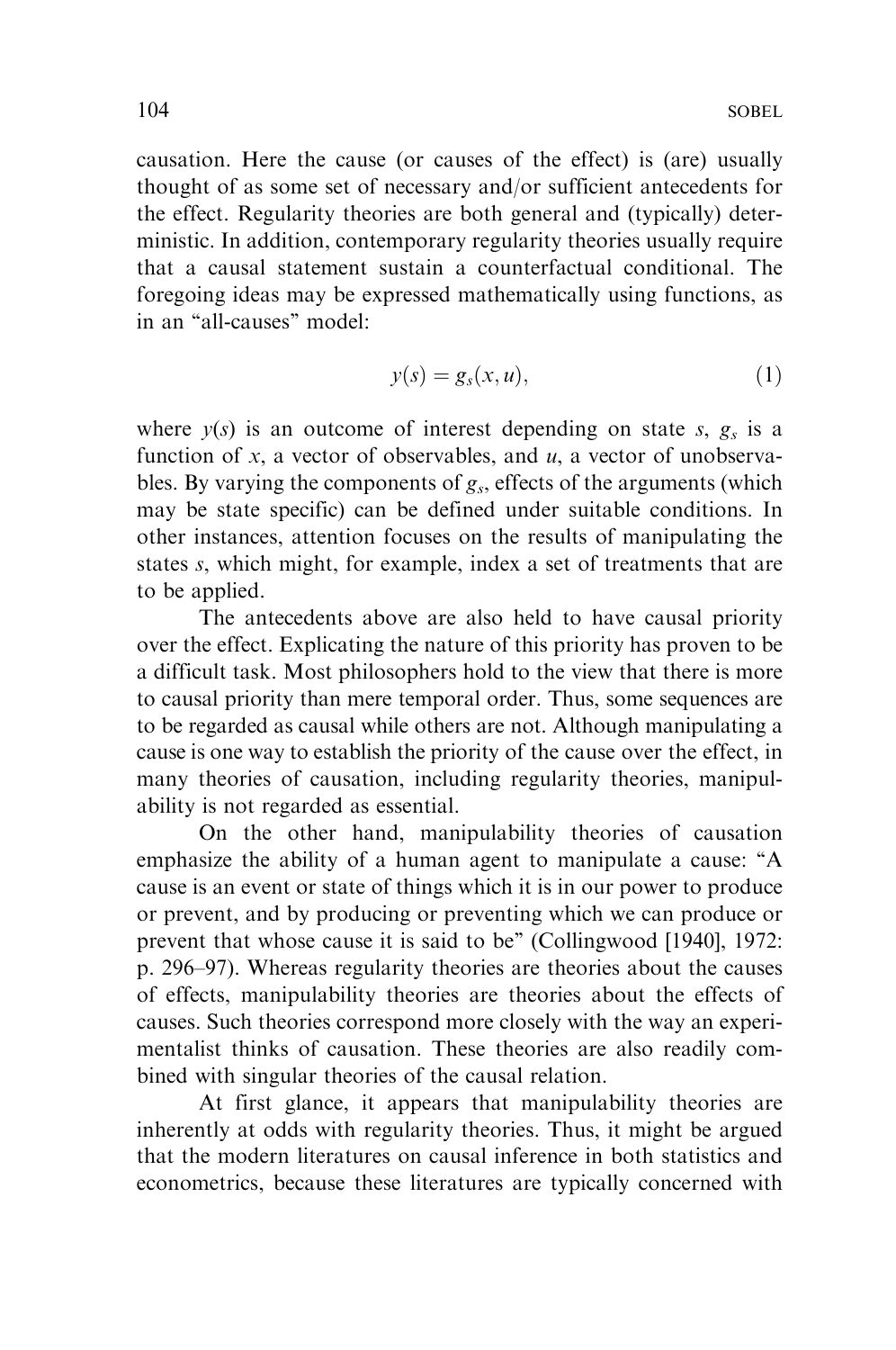the identification and estimation of the effect(s) of particular causes for example, the effects of a policy intervention, as in Heckman's paper—are, from the scientific standpoint advocated by Heckman, misdirected. Importantly, this is not the case, and manipulability theories can be reconciled with regularity theories by noting that a manipulated cause is simply one component of  $(1)$  with u unknown (some components of  $u$  may be unknown and others simply not observed). To illustrate this point using (1), suppose the treatment variable s is 0 (no treatment) or 1 (treatment),  $x \in \Omega_x$  and  $u \in \Omega_u = \Omega_{0u} \cup \Omega_{1u}$ , with  $\Omega_{0u} \cap \Omega_{1u} = \emptyset$ . Suppose that for  $(x, u) \in \Omega_x \times \Omega_{0u}$ ,  $g_0(x, u) = g_1(x, u) = 0$ , while for  $(x, u) \in$  $\Omega_x \times \Omega_{1u}$ ,  $g_0(x, u) = 0$ ,  $g_1(x, u) = 1$ . In a manipulability theory, the variable s is singled out for attention. If the investigator knows  $(s, x, z)$ u) and the functions  $g_s$ , the effect of s varies over x and u in a known (to the investigator) way. In practice, the investigator observes only s and x, in which case the effect of s (which the investigator may not be able to identify from data) varies over  $x$  in an apparently nondeterministic manner.

The relativity of causation (part of what Heckman calls the provisional nature of causal knowledge) is also easily illustrated. In (1) the treatment variable s may be singled out for attention and manipulated. The other arguments  $(x \text{ and } u)$  remain in the causal background. A different investigator might identify one or more components of  $x \equiv (x_1, x_2)$  as the cause and rewrite (1) as  $h_{x1}$  $(x_2, u, s)$ .

When the cause can be manipulated, each unit in a research study can receive any of the various levels of the cause (even though in practice a given unit is observed only at one level). In his presentation of what has come to be known in the statistical community as ''Rubin's model for causal inference,'' Holland (1986), like Heckman, also emphasizes the importance of manipulating the cause, going so far as to coin the (unfortunate) phrase, ''No causation without manipulation.'' Whereas Holland appears to insist on the actual ability of an investigator to manipulate the cause(s), many others, including Heckman, have argued that it is the idea of manipulating the cause, even if this can only be done hypothetically, that is key in defining causal relationships. If this point of view is taken (but not if not), Holland appears to be conflating the distinct problems of defining and identifying causal effects.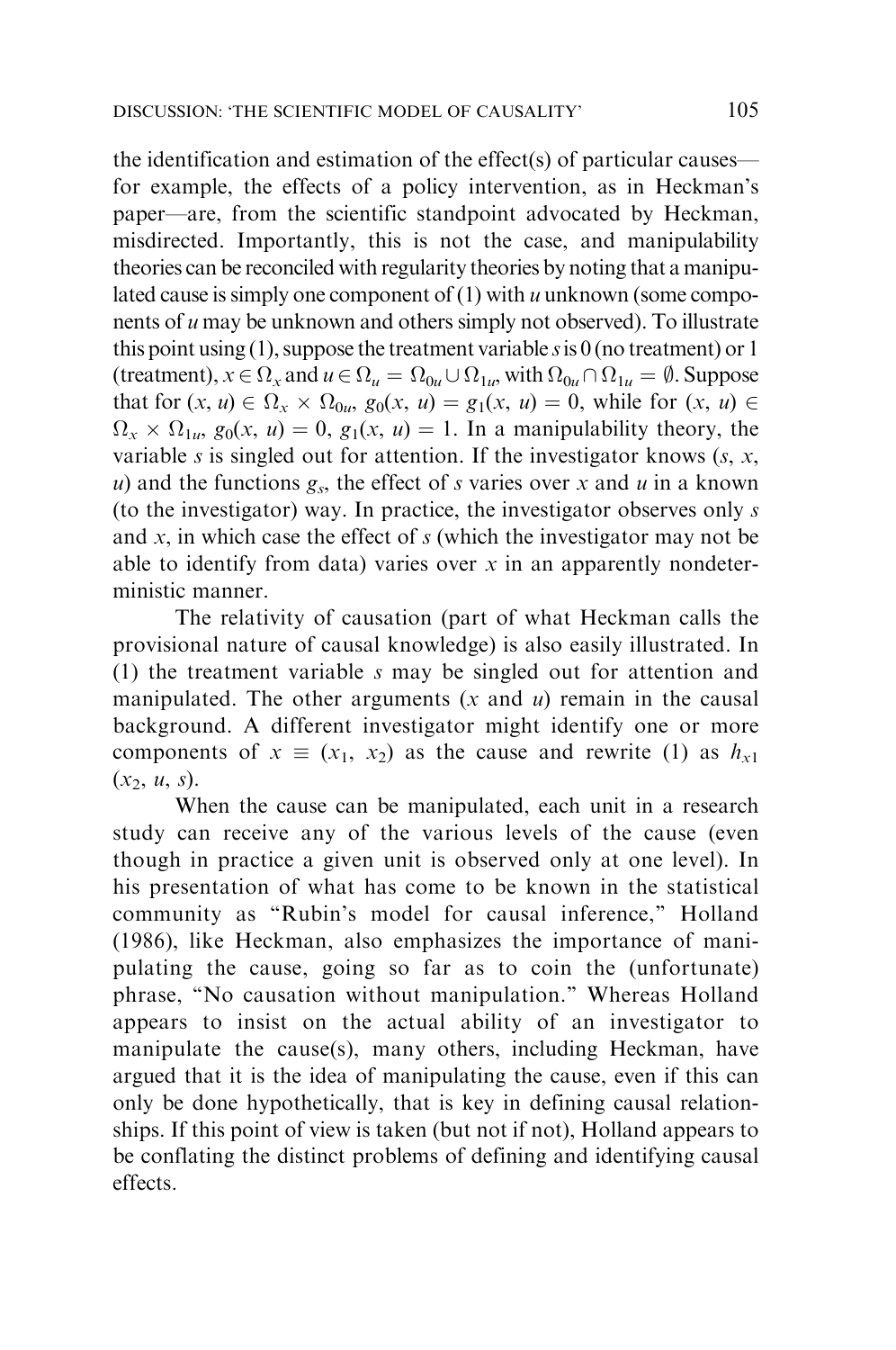But perhaps the most controversial aspect of Heckman's brief treatment of causality is his claim that "causality is in the mind." This claim stems from (a) the fact that causal effects are defined as changes in outcomes when variables in a model are (hypothetically) manipulated and (b) the view that models are mental constructs made up by the scientist, ''not empirical statements or descriptions of actual worlds'' (page 3). While Heckman's conclusion is consistent with (a) and (b), and Heckman is certainly free to define causality in this fashion, I do not believe that most scientists (or philosophers) would subscribe to this view, and were they to do so, they would presumably have little further interest in causality (as science typically purports to be concerned with the real world).

In this vein, models (be they mathematical or of some other sort) are often constructed by scientists to represent causal processes (causal mechanisms) believed to be operating in the actual world (not just the mind). To be sure, the models have to be imagined and in this sense, our notion of the causal process(es) at play comes from the mind, but the processes (which we may or may not accurately model) are also believed to reside in the actual world. That is, the causal relation is typically held to describe a relation that is believed to exist in the real world.

## 3. DEFINING CAUSAL ESTIMANDS

In the statistical literature on causal inference, as in Heckman, assumptions (A-1) and (A-2) are typically made; Rubin (1980) has called this the stable unit treatment value assumption (SUTVA). When these assumptions are not made, the problem of defining causal estimands is more difficult, as is the problem of making inferences about these. In addition to Heckman, several others have worked on this problem (Halloran and Struchiner 1995; Sobel 2001, 2003). But this is fertile ground for social scientists, where interference due to social interactions and other constraints are the norm. Nevertheless, following Heckman, I shall hereafter assume SUTVA holds.

With (A-1) and (A-2) in hand, the response of unit  $\omega$  to level s of the cause may be written as  $Y_s(\omega)$ ; for the purposes at hand, assume that each unit can take on every level of the cause. Individual (unit) causal effects are then defined as an intra-unit, between-treatment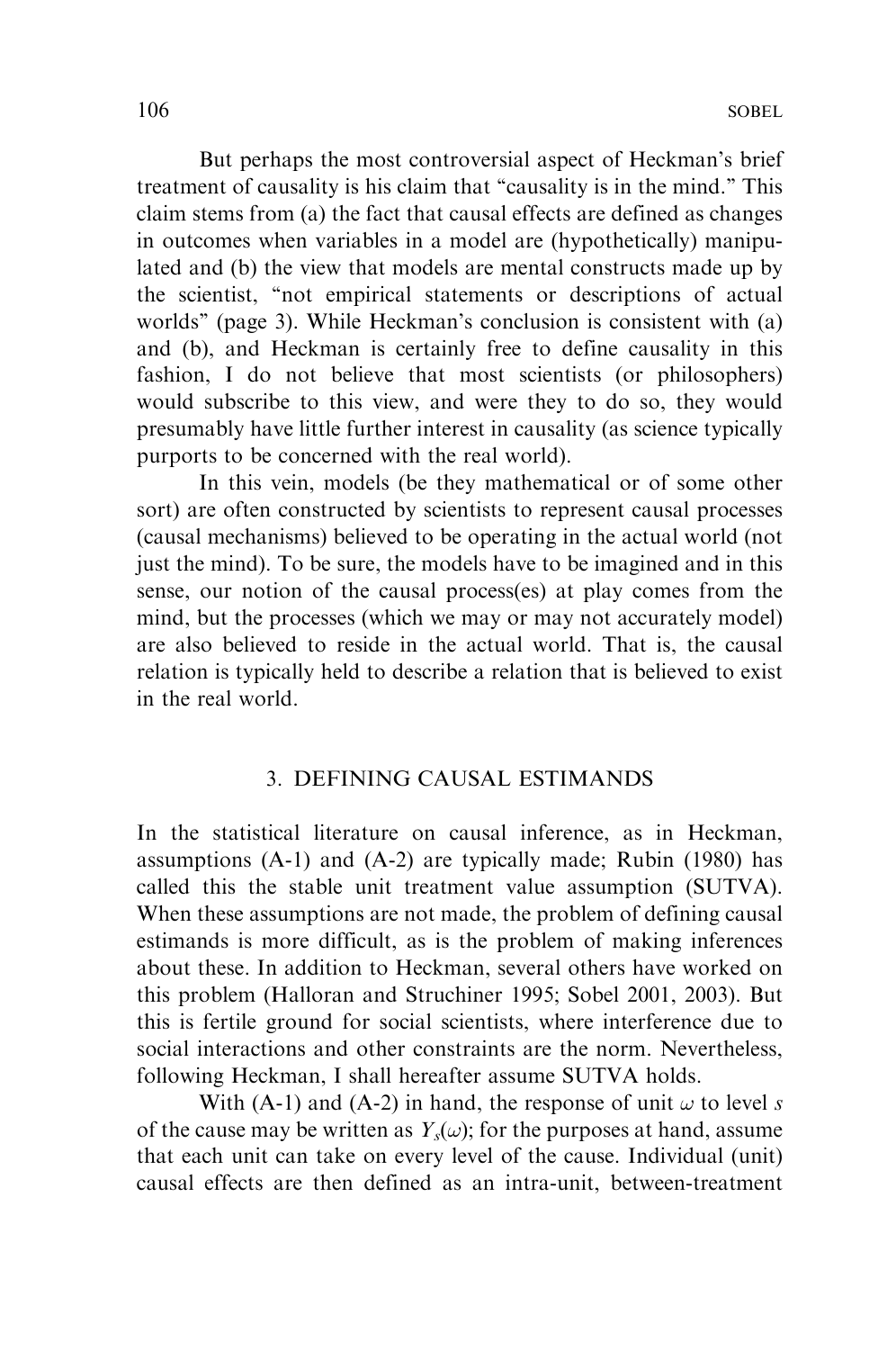comparison  $h(Y_s(\omega), Y_s(\omega))$ . Because each study unit can actually be observed only under one treatment, it is not possible to observe unit causal effects. Holland (1986) refers to this fact as ''the fundamental problem of causal inference.''

Heckman focuses attention on three estimands in this paper, the average causal effect (ACE), the effect of treatment on the treated (TT), and the marginal treatment effect (MTE). Although the MTE can be useful for understanding other estimators, I do not discuss it further herein, as I believe sociologists will usually be more interested in the other two estimands. The local average treatment effect (LATE) will be discussed subsequently.

Let S denote a set of treatments of interest. The average causal effect of treatment s versus  $s'$  (ACE(s, s')) is defined as

$$
E(Y_s-Y_{s'}),\t\t(2)
$$

in which  $h(Y_s(\omega), Y_{s'}(\omega)) = (Y_s(\omega) - Y_{s'}(\omega))$ . The ACE can also be defined conditionally on covariates  $W$ ; as in Heckman, this is denoted  $ACE(s, s' | W)$ , and when it is obvious which treatments are being compared (as in the case where there is just one treatment compared to no treatment) simply ACE(W), or ACE in the case where there are no covariates. Since, following Heckman,  $Y_s(\omega)$  is defined as the outcome of unit  $\omega$  when treatment s is received, herein the ACE is the average difference when all units receive treatment  $s$  as versus  $s'$ . It is also (by virtue of assumptions  $(A-1)$  and  $(A-2)$ ), the effect of receiving treatment s versus  $s'$  for a randomly selected person from the population.

The average effect of treatment s versus s' on the treated  $(TT(s, s'))$ is another parameter of longstanding interest:

$$
E((Y_s - Y_{s'})|D = s), \tag{3}
$$

where  $D$  is the random variable denoting which treatment in  $S$  is actually received. Thus,  $TT(s, s')$  is the average effect of treatment s versus  $s'$  for those units that actually take up treatment  $s$ .

To round out the discussion, I also want to consider a parameter that has received a great deal of attention from biostatisticians and the public health community, the so called ''intent to treat'' estimand (ITT(s, s')). For all  $s \in S$ , we define  $\tilde{Y}_s(\omega)$  as the outcome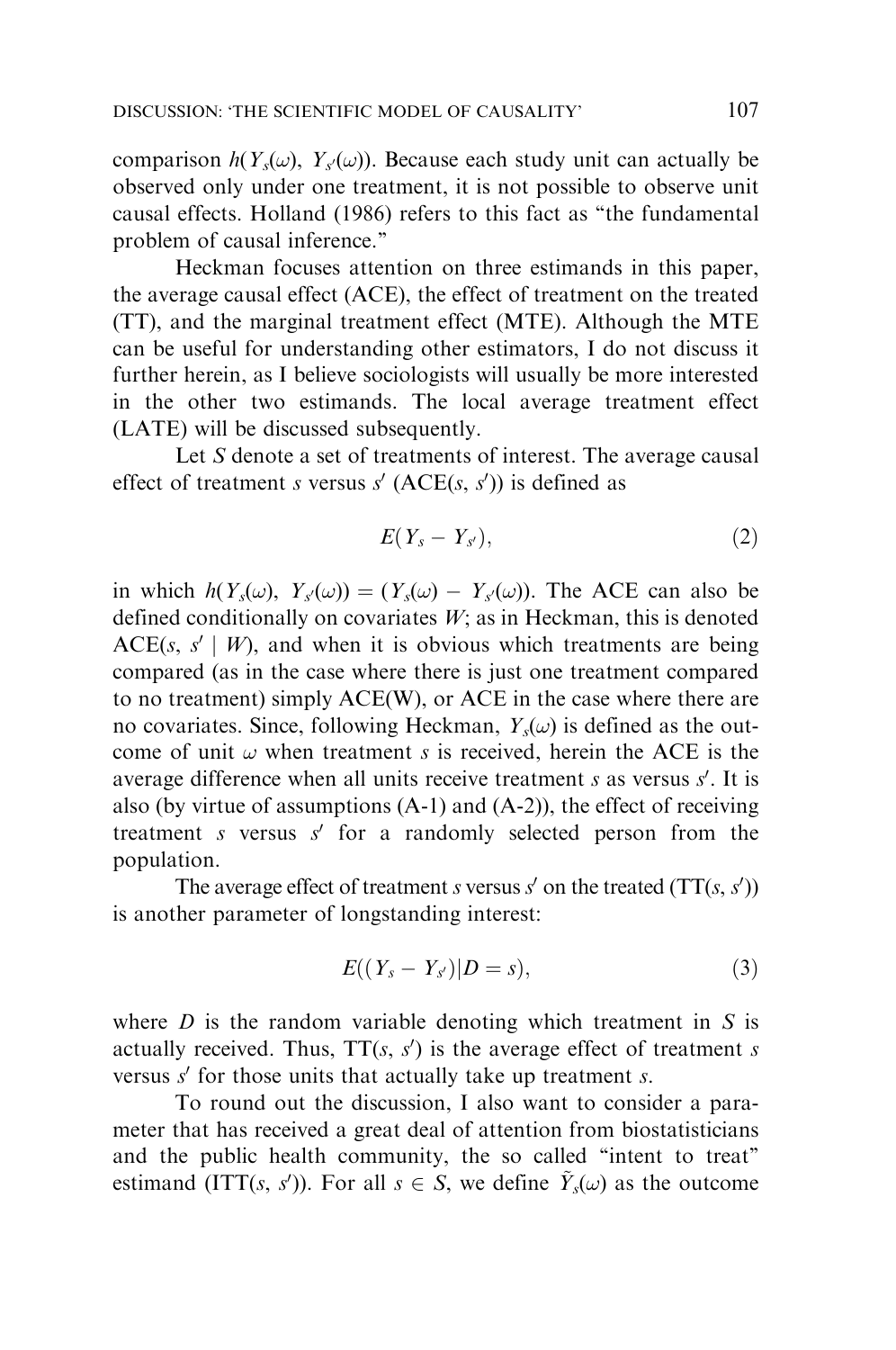of unit  $\omega$  when assigned to treatment s. (The treatment to which a subject is assigned may differ from the treatment received because subjects will not always take up the treatment to which they are assigned; thus  $\tilde{Y}_s(\omega) \neq Y_s(\omega)$  in general.) ITT(s, s') is then defined by (2) with  $\tilde{Y}_s$  and  $\tilde{Y}_{s'}$  replacing  $Y_s$  and  $Y_{s'}$ , respectively. Note that in the case where all subjects would take up their assignments, for any possible assignment,  $\tilde{Y}_s(\omega) = Y_s(\omega)$  and ITT(s, s') = ACE(s, s').

There has been some controversy over which of the parameters above are of greatest interest. I take the view that it all depends on the problem at hand, the goals of the scientist(s) analyzing the data and the purposes of the person(s) making policy on the basis of the analysis. Some examples where one or more of the parameters above are of interest follow.

For policies with universal coverage and universal participation, the ACE is the obvious parameter of interest. For example, consider the effect of a specific currency devaluation ( $s = 0$  if no devaluation, 1 otherwise) on household spending. Here  $\tilde{Y}_s(\omega) = Y_s(\omega)$  for all  $\omega$ , implying  $ACE = ITT$ . If the devaluation is implemented,  $ACE = TT$  as well (as every unit takes up the treatment).

For policies with universal coverage that do not require participation, some units may not take up the treatment. Because nonparticipating units will not obtain the benefits of participation, it might be argued that knowing the average effect of treatment for these units is irrelevant, suggesting TT is the parameter of interest. However, the untreated might take up treatment in the future if they believed the treatment were effective (for them). Thus, we might wish to also know the TUT (effect of treatment on the untreated). Alternatively, policymakers might want to know the effect for the nonparticipating units, for if this is deemed substantial, they will then want to make efforts to obtain the participation of such units. They will then also want to know the ACE, which is a weighted average of the TT and the effect of treatment on the untreated (TUT).

But some might argue instead that the effect that should be of interest is the effect of offering the program. For example, consider the case of a new contraceptive method. Whereas some scientists may be more interested in the ACE (or possibly the TT), which measures more directly the clinical effectiveness of the contraceptive, policymakers considering whether or not to widely distribute the contraceptive in a developing country are more concerned with the cost and the efficacy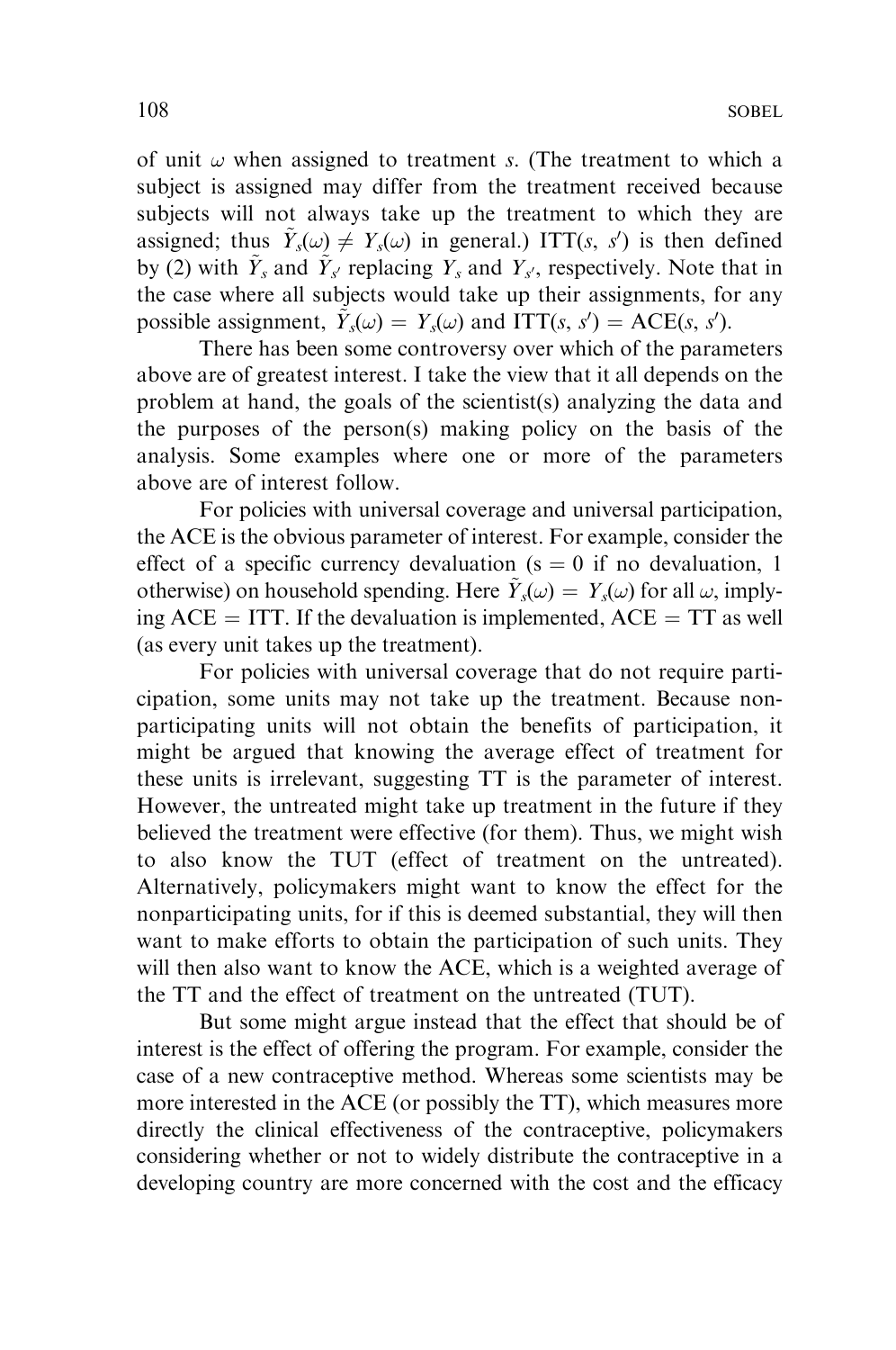of the contraceptive in the field (where some people do not follow instructions). Consequently, they are more interested in the ITT.

Finally, it is worth noting that if receipt of treatment is independent of the potential outcomes, given a set of known covariates  $W$ (including the case of no covariates),  $TT(W) = TUT(W) = ACE(W)$ .

Heckman also discusses a number of outcome measures that may be of interest to social scientists and economists but which are not discussed in the statistical literature he criticizes, where the outcomes  $Y_s(\omega)$  are typically straightforward measures of the status of a unit—for example, the income of a family under treatment s or the survival time of a subject after surgery. In particular, Heckman considers outcomes  $V(Y_s(\omega))$  where V is some function of the outcome for example, the utility of  $Y_s(\omega)$  to individual  $\omega$  (or to a policymaker) under policy s. He then uses these to define various parameters comparing the benefit (welfare) associated with alternative policies. Although mathematically nothing new is involved here, this is useful, especially because it is possible that  $E(V(Y_s) - V(Y_{s})) \leq 0$  when  $(2) > 0$ , for example. Thus, if V were to measure a social planner's utility, the planner would not wish to choose policy s over  $s'$  even though the average causal effect is greater than 0. Choosing a policy is often not this simple, however; for some interesting recent work that applies decision theory to the problem of treatment choice, see Manski (2000, 2004).

The estimands above are differences between means. Because the integral is a linear operator, these estimands only require knowledge of the marginal distributions  $F(y_s)$  and  $F(y'_s)$  of potential outcomes. Under some circumstances (discussed later), these distributions can be identified.

Heckman also discusses a number of other estimands  $h(Y_s, Y_s)$  $(\mathbf{v} \ \mathbf{v})$ of substantive interest that depend on the joint distribution  $F(y_s, y'_s)$  $\frac{1}{2} \frac{s}{2} + \frac{s}{2}$ of  $(Y_s, Y_{s'})$ . However, the fundamental problem of causal inference precludes the simultaneous observation of  $Y_s(\omega)$  and  $Y'_s(\omega)$ , implying that it is not possible to know more than the marginal distributions. And while knowledge of the marginal distributions imposes some constraints on the joint distribution, these constraints often do not allow much useful information on the joint to be extracted (for example, if the marginals are normal with known means and variances, this is consistent with non-normal joint distributions, as well as a bivariate normal with any correlation between  $-1$  and 1). Thus,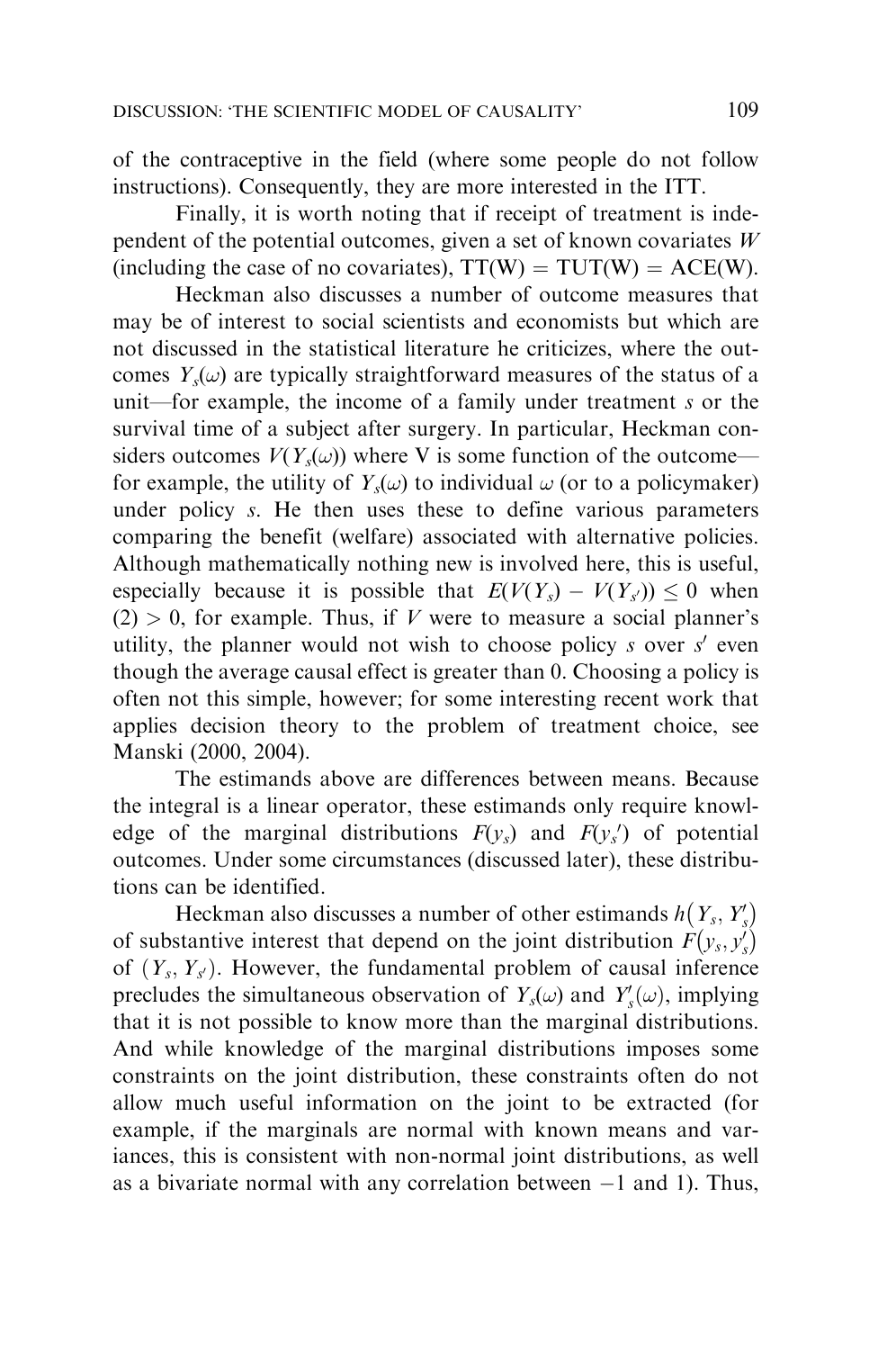much stronger assumptions will be required to point identify and estimate parameters depending on the joint distribution of potential outcomes than parameters depending only on the marginal distribution of the potential outcomes (for an example of this, see Carneiro, Hansen and Heckman 2003). Since the data impose few constraints (as discussed above) and the joint distribution of potential outcomes is not even an explicit auxiliary consideration in any substantive theory I can think of, the possibility that mathematical assumptions made primarily for the sake of convenience or tractability may be in large measure generating the "empirical" results seems especially strong here; sensitivity analyses should be a must.

## 4. POLICY EVALUATION AND FORECASTING

Drawing upon themes exposited at greater length in Heckman (2000, 2001) and several subsequent papers, Heckman emphasizes the value of the ''scientific approach'' (as exemplified by structural models) for policy evaluation and forecasting. He distinguishes three problems: (1) evaluating policies that have been implemented, (2) extrapolation of these to new environments, and (3) forecasting the effects of policies that have not been implemented to new environments. Heckman uses a structural equation model of the form  $\phi(X(\omega))$ ,  $U(\omega)$  to examine this problem, writing the expectation of the observed outcome  $Y$  in the historical population, conditional on  $X$  as

$$
E_H(Y|X=x) = \int_{\mathcal{U}} \phi(x, u) dF_H(u|x), \tag{4}
$$

where  $F_H(u \mid x)$  is the conditional distribution of U given  $X = x$  in the historical population. For problem 2, we want to know  $E_T(Y | X = x)$ . It is clear from equation (4) that this problem is easily solved if the distribution  $F_T(u \mid X = x)$  is known in the new environment (target), assuming also the invariance of  $\phi$  and the condition that the support of  $(X, U)$  in the target population is contained in the support of  $(X, U)$ in the historical population. Of course, the assumptions and information needed to solve this problem are very strong. The third problem can be dealt with in a similar fashion (see the appendix to Heckman's paper), although it is more complicated.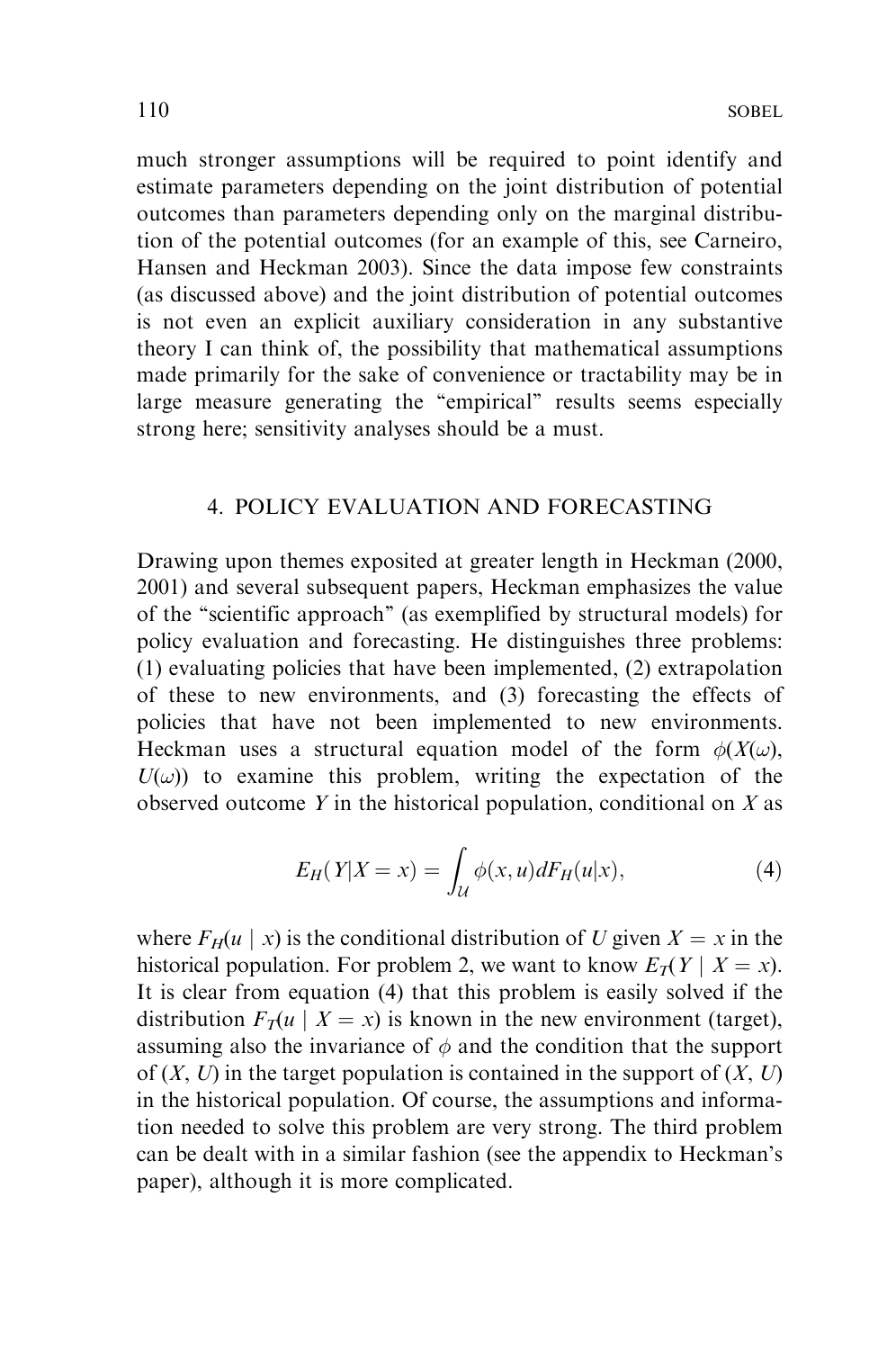As Heckman points out, the statistical literature on causal inference has focused on estimating the impact of policies in a given environment and problems 2 and 3 have not received much explicit attention. But certainly problem 2 is easy to address within the usual ''treatment effect'' framework and perhaps this is why it has not been addressed explicitly; problem 3 I discuss momentarily.

I now proceed to discuss problem 2 within a ''treatment effects'' framework for several reasons. First, I want the reader to understand that the ''treatment effects'' framework and the ''scientific'' framework, despite apparent differences, often yield very similar answers to real questions. In particular, that must be the case when we see that the answers actually rest on similar assumptions, once these are exposited. Second, in comparing Heckman's structural approach with the alternative I exposit below, I believe that some researchers who might need to address this problem in their future substantive work may find it easier to think about this problem from the "treatment effects'' perspective.

For the sake of concreteness, consider the problem of extrapolating the historical ACE  $E_H(Y_1 - Y_0)$  to a new population T. The obvious thing to do is to think of a set of covariates Z such that the historical and target ACEs are identical, and to average the historical ACE over the marginal distribution of  $Z$  in the target population.

More formally (assuming  $Y_1$  and  $Y_0$  are real valued scalars), the conditional ACE in the target population is

$$
E_T((Y_1 - Y_0)|Z = z) = \int_R y_1 dF_T(y_1|z) - \int_R y_0 dF_T(y_0|z). \tag{5}
$$

Knowledge of the target distributions  $F_T(y_0 | z)$  and  $F_T(y_1 | z)$  is sufficient to determine the value of equation (5); of course, the problem is that target distributions are unknown and it might be very difficult to specify them. The simplest thing is to assume the historical and target distributions are the same (where these are both defined)  $F_H(y_s | z) = F_T(y_s | z)$  for  $s = 0, 1$ . Alternatively, in this case, we might just as well assume the weaker condition  $E_T((Y_1 - Y_0)$  $Z = z$ ) =  $E_H((Y_1 - Y_0) \mid Z = z)$ . Either of these is an invariance assumption and should not be lightly made. But this characterization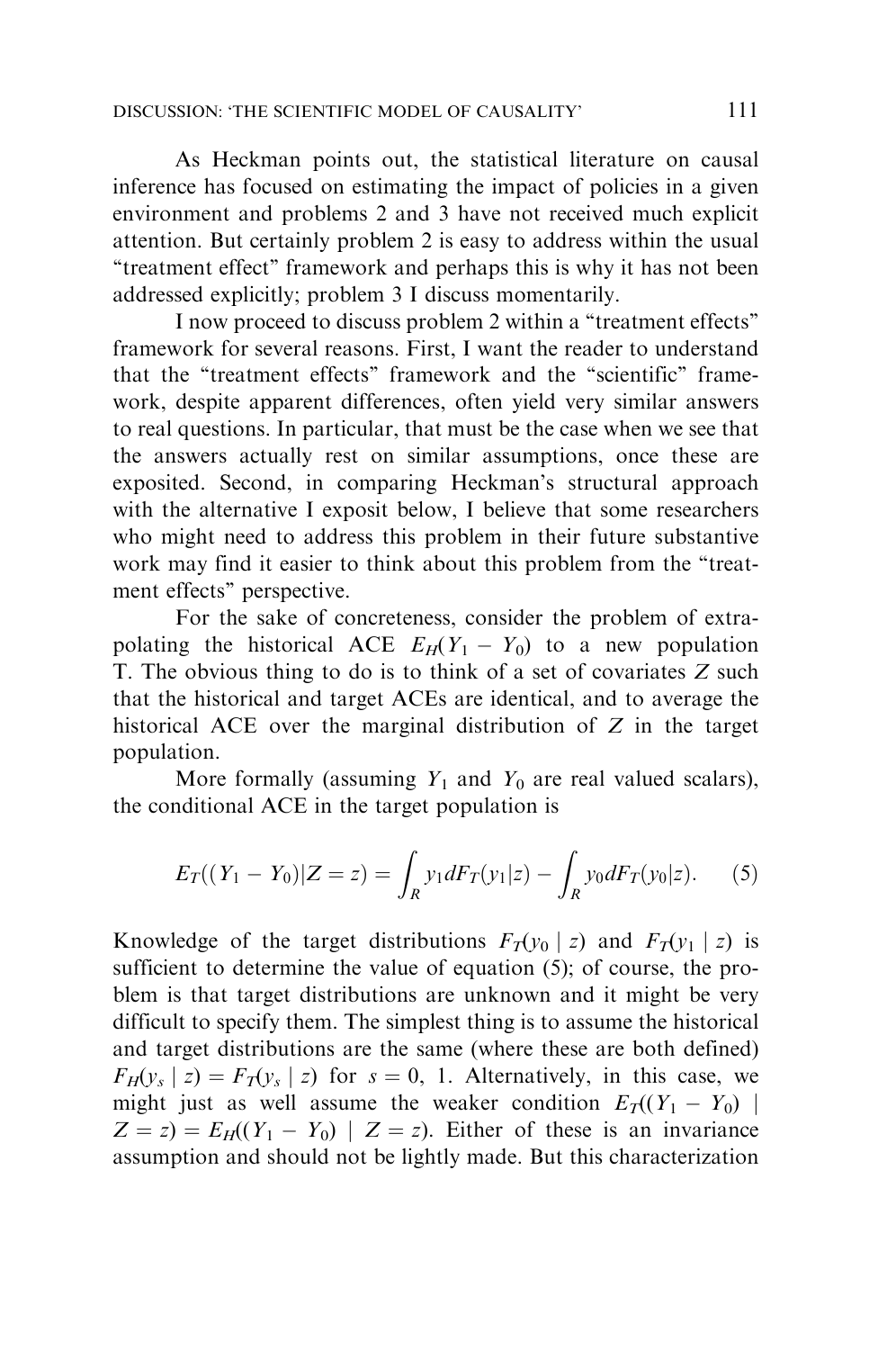of the problem seems to be one that is intuitively easy to understand, and this should allow an investigator to think reasonably about the necessary components of Z. Continuing, the target ACE is then  $E_T(Y_1 - Y_0) = \int_R (E_H((Y_1 - Y_0) | z) dF_T(z))$ . Of course, to average the integrand over the target distribution, it must be defined for all values (up to a set of probability measure 0) that  $Z$  takes on in the target population. This will be the case, for example, when the supports of  $(Y_s, Z)$  in the target population are contained in the supports of  $(Y_s, Z)$  in the historical population.

Now suppose  $Y_s$  is, as in Heckman, the invariant (over the historical and target population) structural equation;  $Y_s = \phi_s(Z, U_s)$ for  $s = 0, 1$ , then

$$
E_T(Y_s | Z=z) = \int_R \phi_s(z, u_s) dF_T(u_s | z). \tag{6}
$$

Analogous to the case above, if the target distributions  $F_T(u_0 | z)$  and  $F_T(u_1 | z)$  are known, the value of (6) is known. If these are assumed to be identical to their historical counterparts, this implies  $F_H(v_s \mid z) = F_T(v_s \mid z)$  for  $s = 0, 1$ ; if some other assumption is made, this cannot be the case. Note also that  $F_H(y_s | z) = F_T(y_s | z)$  for  $s = 0$ , 1 does not imply invariance of the structural equation model nor the conditional distributions of  $U_s$ . As before, the ACE is obtained by averaging over the marginal distribution of  $Z$  in the target population.

As for the second point, I at least find it easier to think about the distributions  $F_T(v_s \mid z)$  (or the conditional ACE) than to think about invariant structural equations and the conditional distributions of the unobservables. (Of course, this does not invalidate a structural approach.)

Heckman is also very critical of the "treatment effects literature'' for its failure to deal with problem P3, and he briefly (see some of Heckman's more recent work with Vytlacil for a more detailed treatment) considers this problem here, suggesting that treatments be viewed as a bundle of characteristics. The relationship between these characteristics (as versus just the treatments themselves) and the response (possibly with covariates) can then be modeled, and the relationship transported to the new environment, as per problem P2.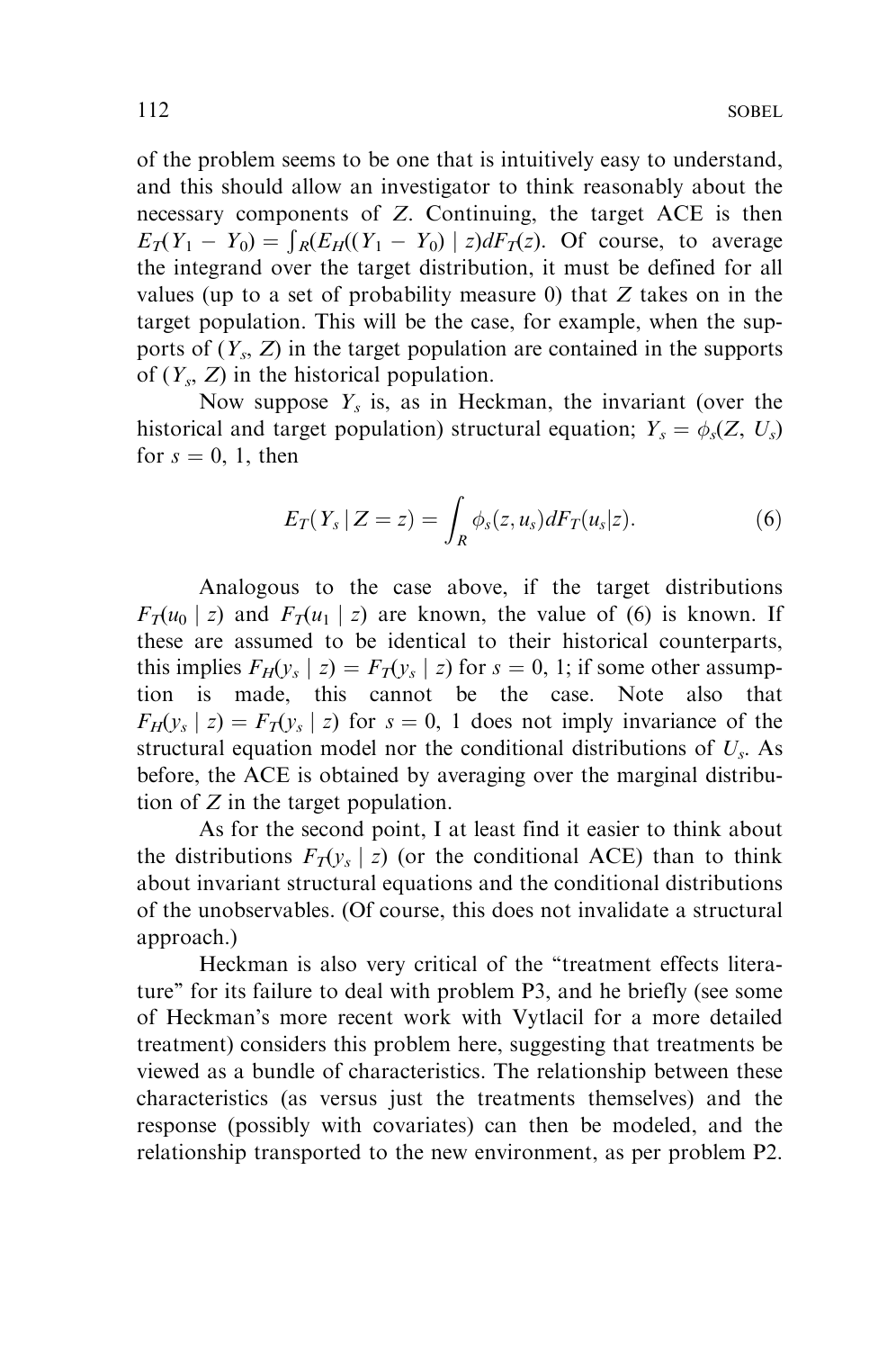This idea is obvious (although its implementation can be difficult), which makes one wonder why statisticians have not addressed this topic. In that regard, several points are in order.

First, for more than 75 years, statisticians and applied workers have been using factorial experiments in conjunction with Fisher's analysis of variance (and more generally, response surface methodology) to both identify and estimate the effects of the factors (characteristics) comprising the treatment on the response, and to extrapolate these to conditions not actually experienced. A simple example is a partial factorial design, where higher order interactions are assumed to be 0, allowing extrapolation to combinations of the components not actually observed.

The solution above to problem P3 will be inadequate when the effects of the factors vary by covariates whose distributions are different in the historical and target population. In this case, it would be necessary to estimate the effects conditionally and then average over the distribution of these in the target population, as above. Conceptually, this is straightforward. Practically, the problem is to know what covariates to use and the relationship between the effects of the factors and the covariates. In the simplest case, where the investigator really does know what covariates to use and the covariates take on only a few levels, it may not be necessary to introduce (possibly arbitrary) modeling assumptions about the relationship between the effects of the factors and the covariates to make headway. But when there are many covariates and/or several continuous covariates, such assumptions become necessary.

There are two matters that make for additional complexity and the need for yet more assumptions. In observational studies, treatment assignment may not be ignorable. If it is ignorable, given known covariates, one can (in theory) proceed as above. If not, other avenues must be considered to achieve identification of parameters of interest.

Finally and perhaps critically, in contrast to the case in the experimental design literature, in most observational studies and social experiments, the number of characteristics an investigator would like to consider may far exceed the number of treatment groups. This will make for identification problems and point identification may end up resting on a number of assumptions that are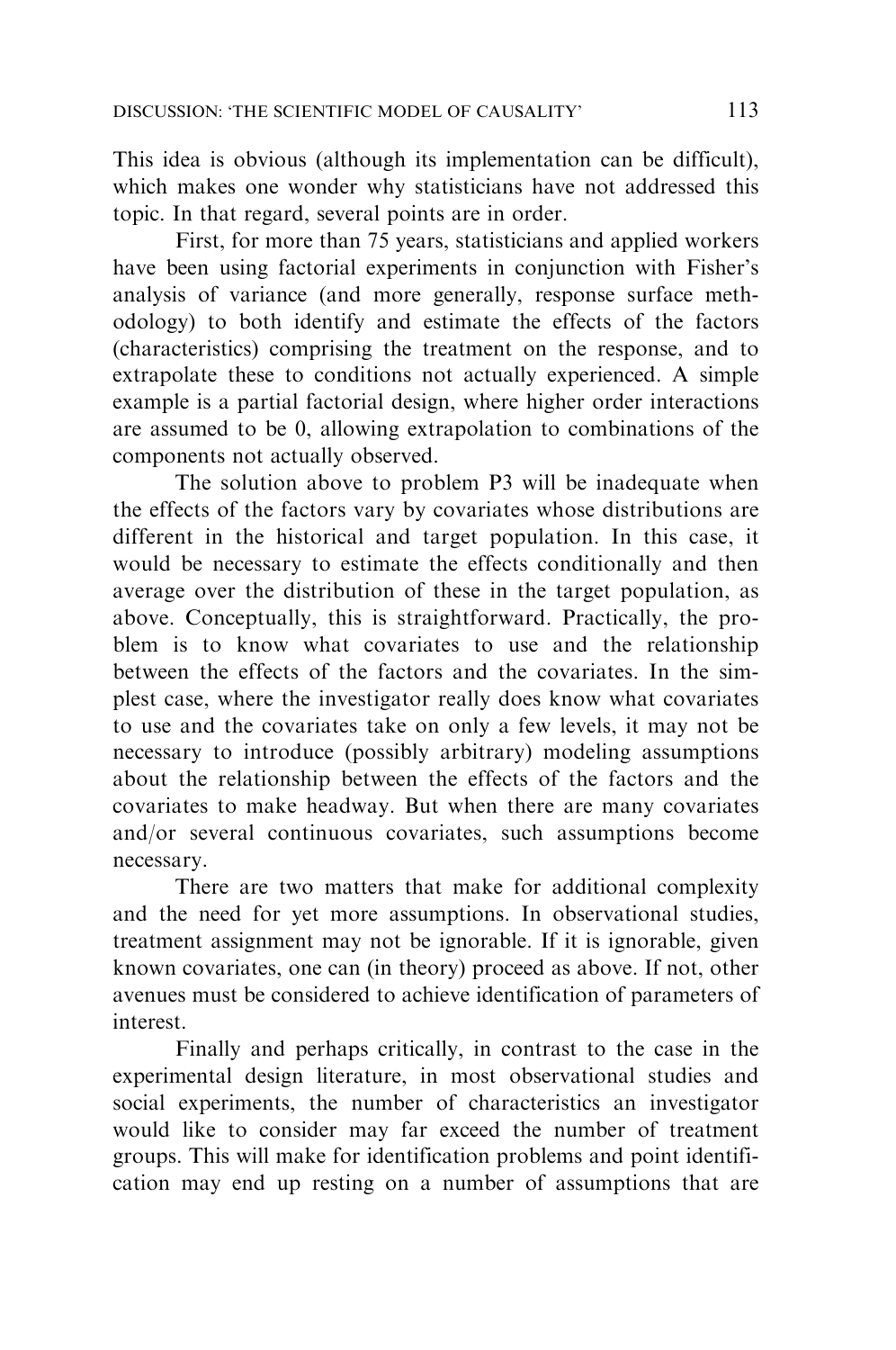difficult to substantively justify. For example, consider the case of an observational study where it is reasonable to assume treatment assignment is ignorable (without covariates) and the average effects do not depend on covariates whose distributions differ in the historical and target populations. In this case, transporting the relationship between the response and its components to the new environment is simple, once the relationship is determined. Suppose now there are 5 components, each having 2 values (i.e., there are 32 combinations of component values); to identify all the effects in the most general case, 32 treatment groups are needed. Even if many of the higher order interactions disappear, identification problems will remain if there are few treatment groups, as in the usual case. This may be the primary reason that the ''treatment effects'' literature has not explicitly unbundled the components of interventions and attempted to address problem P3 in its full generality. That said, it is unfortunate that social experiments are not usually designed to facilitate understanding the relationship between the components and the effect.

#### 5. IDENTIFYING AND ESTIMATING CAUSAL EFFECTS

#### 5.1. Background

Since the invention of randomization (generally attributed to Fisher [1925]), statisticians have emphasized the importance of study design for the estimation of causal effects. In a completely randomized experiment—assuming random sampling from the population of interest and (A-1) and (A-2)—the outcomes of subjects assigned to receive treatment s are a random sample from the distribution of  $\tilde{Y}_s$ ; thus, this distribution can be consistently estimated from the data collected in the experiment.

Consequently, as previously noted, comparisons of potential outcomes that only require knowledge of the marginal distribution of outcomes can be made in randomized experiments. For example, statisticians have tested whether or not the outcome under treatment  $s$  is stochastically higher than the outcome under treatment  $s'$ . Another example is the ITT. Letting s denote treatment and  $s'$  the control treatment, statisticians have long known that when data are collected using randomized experiments, the difference between the treatment group mean and the control group mean on the outcome is an unbiased estimate of the ITT.

Under complete randomization the set of potential outcomes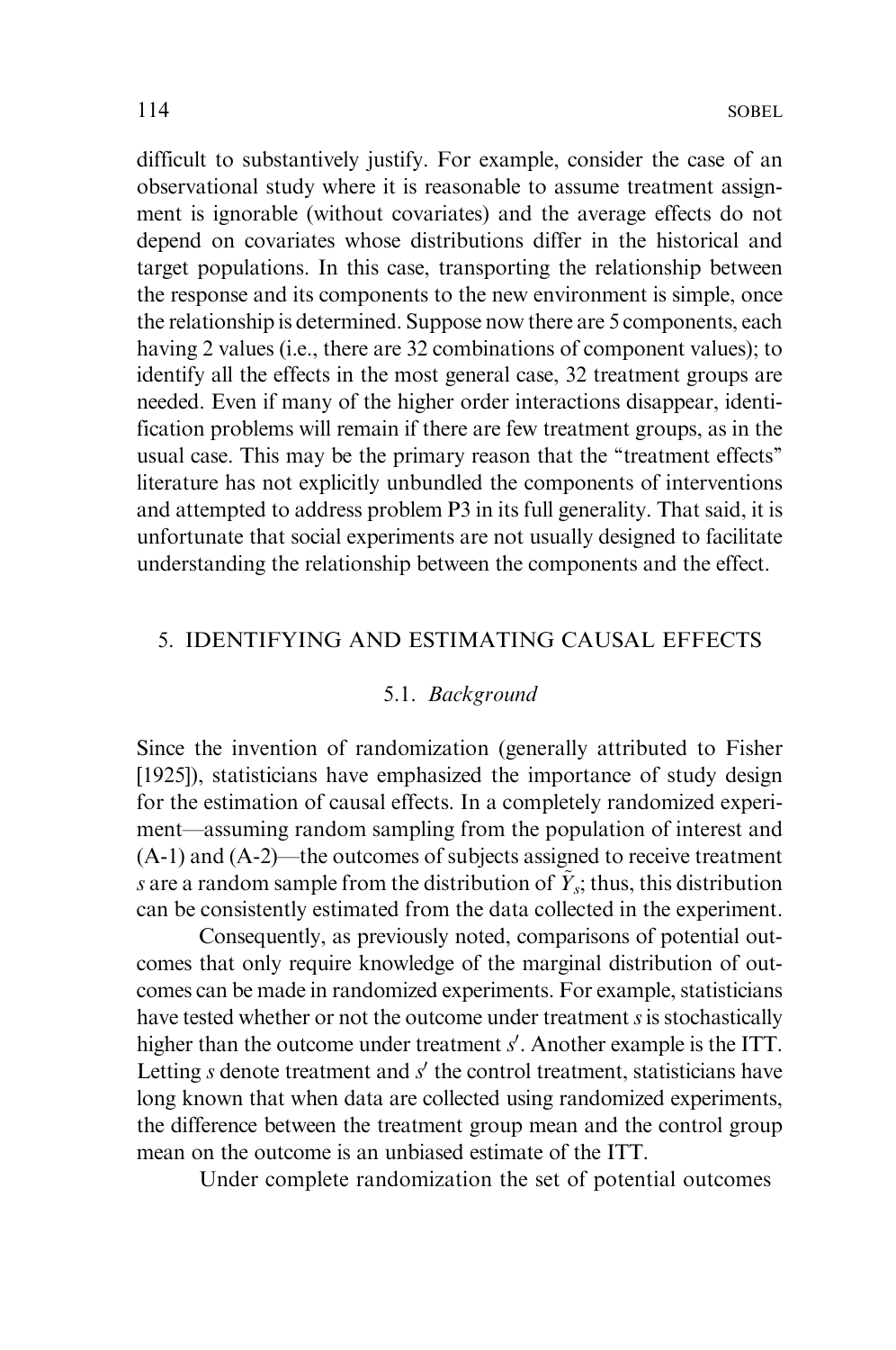$$
(\{\tilde{Y}_s\}_{s\in S})\underline{\parallel}A,\tag{7}
$$

where A is the treatment assignment variable and the notation is used to denote statistical independence. (Note that A refers to the treatment assigned, which may not be the treatment actually received.) Letting  $\tilde{Y}$  denote the observed response, under (7),  $E(\tilde{Y} \mid A = s) = E(\tilde{Y}_s \mid A = s) = E(\tilde{Y}_s);$  thus, the observable conditional expectations identify the parameter  $ITT(s, s')$ .

The completely randomized experiment is a special case of the conditionally randomized experiment in which subjects are first grouped according to a set  $W$  of pretreatment covariates, and a completely randomized experiment is then conducted within the groups. Under conditional randomization, treatment assignment is "ignorable" given the covariates  $W$ :

$$
(\{\tilde{Y}_s\}_{s\in S})\|A|W.\tag{8}
$$

Consequently,  $ITT(s, s' | W)$  is identified from the observable conditional expectations:

$$
E(\tilde{Y}_s - \tilde{Y}_{s'}|W) = E(\tilde{Y}|A = s, W) - E(\tilde{Y}|A = s', W). \tag{9}
$$

Rubin (1977, 1978) saw that the conditionally randomized study provides a means to bridge the gap between experimental and observational studies. In observational studies, it is often not reasonable to believe the ignorability assumption:

$$
(\{Y_s\}_{s\in S})\underline{\parallel}D.\tag{10}
$$

However, if covariates  $W$  can be found that determine the treatment receipt process (in the sense that given these covariates, receipt of treatment does not depend on the potential outcomes), treatment assignment is ignorable, given the covariates (Barnow, Cain and Goldberger 1980 dubbed this "selection on observables"): $<sup>1</sup>$ </sup>

<sup>&</sup>lt;sup>1</sup>Editor's Note: This sentence is misprinted. The latter part of this sentence should read as follows: "... treatment assignment is ignorable, given the covariates (Barnow, Cain and Goldberger 1980). Heckman dubbed this 'selection on observables'):" After this page was typeset and finalized, it was discovered that the character string "). Heckman" was inadvertently omitted.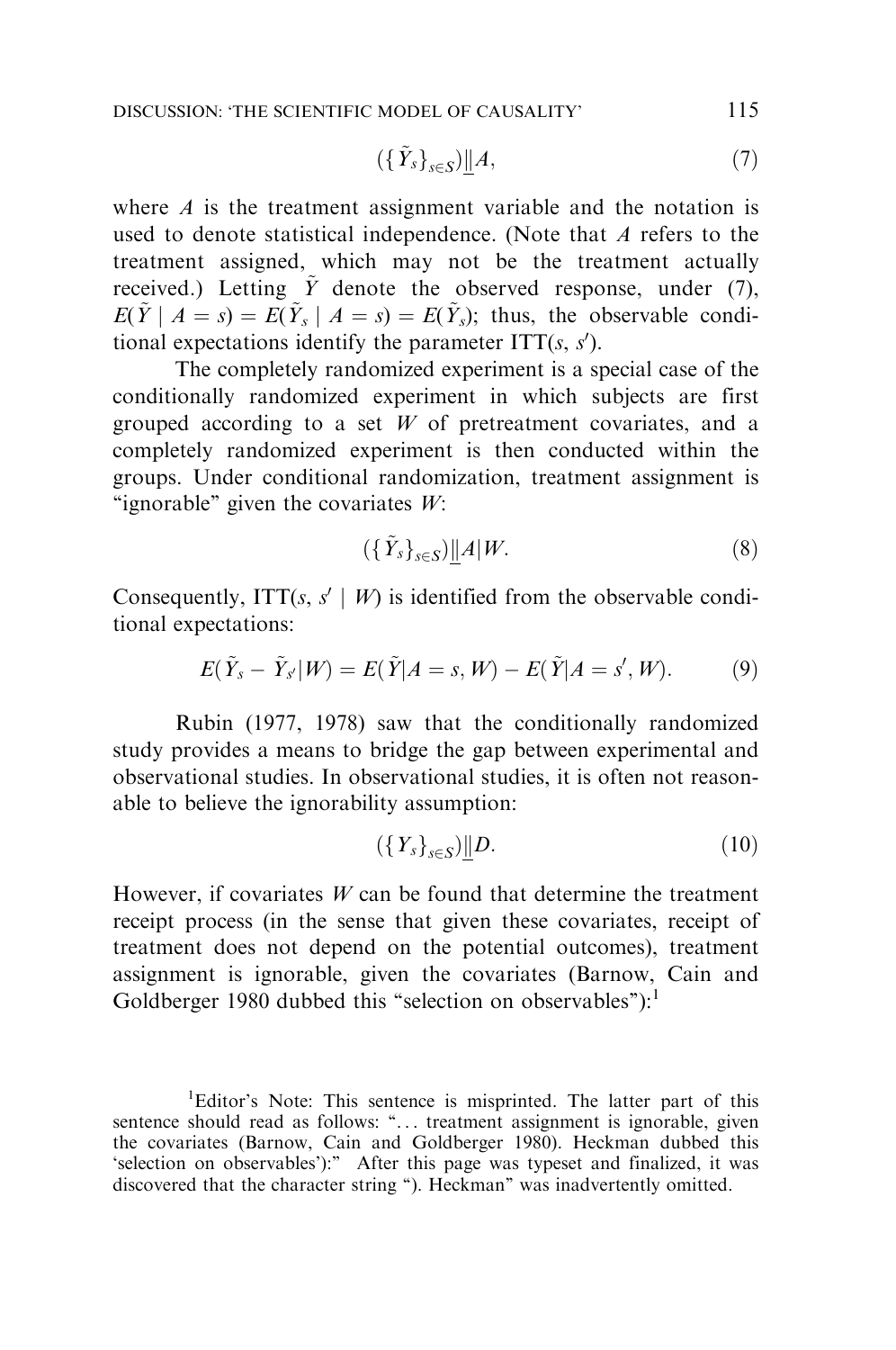116 SOBEL

$$
(\{Y_s\}_{s\in S})\underline{\parallel}D)|W.\tag{11}
$$

Under (11), the conditional means for treatments s and  $s'$ identify ACE(s,  $s' \mid W$ ):

$$
E(Y_s - Y_{s'}|W) = E(Y|D = s, W) - E(Y|D = s', W).
$$
 (12)

The intuition behind (11) is straightforward and readily lends itself to use by empirical investigators. Within levels of  $W$ , treatment receipt is decided (in the binary case) by the toss of a (possibly biased) coin. If the parameter (2) is of interest, as versus (12), this is obtained by averaging over the marginal distribution of  $W$ . If the average effect is the same for all values of W, it is not necessary to know the distribution of W. Otherwise, it must be possible to estimate this distribution from the data or the distribution must be known; in practice, it may be that neither of these conditions is attainable.

By way of contrast, despite a longstanding interest in making causal statements, until more recently economists were less interested in experimental data than statisticians. In part, this is due to the fact that economists are interested in many questions that are not particularly amenable to experimentation.

Economists have also long recognized that human agents make choices and they use theories of rational decision making to characterize the manner in which agents choose among alternatives. That is, economists attempt to carefully consider one set of mechanisms that individuals might use to allocate themselves to treatments (how agents choose *D*). Further, this allocation process is often of intrinsic interest to economists.

Heckman characterizes the statistical literature as incomplete, in part because statisticians do not model the allocation process. An example of this is adjusting for covariates using regression analysis, long advocated by statisticians. Here modeling the conditional expectation  $E(Y \mid W, D)$  alone leads to an estimate of (12). If interest resides solely in estimating (12) when (11) holds, there is no need to model the allocation process. But even when (11) holds, especially in an observational study where  $W$  may be a large vector, statisticians will often advocate modeling the allocation process to reduce the dimensionality of the estimation problem, a subject to which I shall return.

Nevertheless, the focus in the statistical literature is primarily on obtaining the best possible estimate of the causal parameter of interest.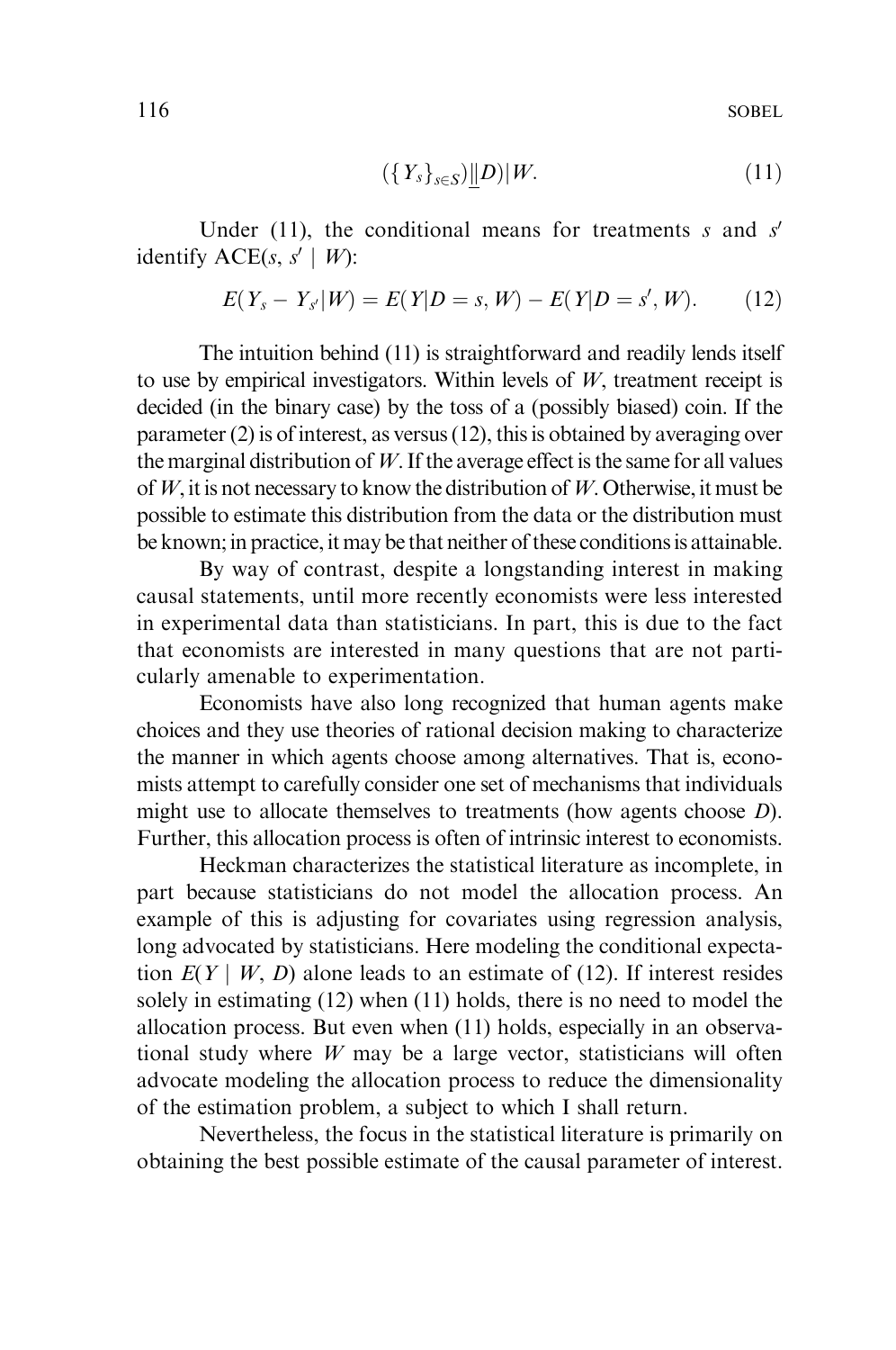From this point of view, all else being equal, given the choice between a randomized experiment and an observational study where units select their own treatment, the experiment is typically preferred (especially when ITT is the parameter of interest and/or ACE is the parameter of interest and subjects comply with their assignments (that is, for all  $\omega$ and for all  $s \in S$ , subject  $\omega$  takes up assignment s when assigned to s).

In general, the way in which units are allocated in the experiment will not reflect the real-world allocation mechanism where human agents are making choices, as studied by economists. As such, the opportunity to learn about this mechanism (at least from the experimental study) is given up. This is the price we pay to ensure (7) or (8).

In the observational study, however, we cannot be certain that all relevant covariates have been taken into account. If (11) holds and the regression function is modeled correctly, we can learn about both the allocation process and the causal parameter(s) of interest. But if one or more covariates have not been taken into account and (11) is assumed, credible estimates of causal parameters may not be obtained. As Heckman points out, individuals making decisions may have relevant information that is not accessible to the investigator and therefore such information cannot be included in the investigator's model of the agent's choice. In economic models of behavior, agents use this "hidden" information in computing the expected utility of different choices. The agent then makes the choice that maximizes expected utility. Since it is not unreasonable to suppose that utility is a monotone function of many of the types of outcomes (for example, earnings) studied by economists, in such circumstances (11) will in general not be satisfied for the set of pretreatment covariates accessible to the investigator, and (12) will then not hold. In this case, if (11) is (correctly) not assumed for a given set of available covariates W, credible estimates might be obtained using other methods—for example, fixed effects models (including differences in differences), control functions, instrumental variables. But if the assumptions underlying the use of these alternatives are incorrect in the application under consideration, then as before, credible estimates may not be obtained.

#### 5.2. Matching, Control Functions, and Instrumental Variables

These are three approaches to estimating causal parameters. Interestingly, although the rationale and assumptions needed to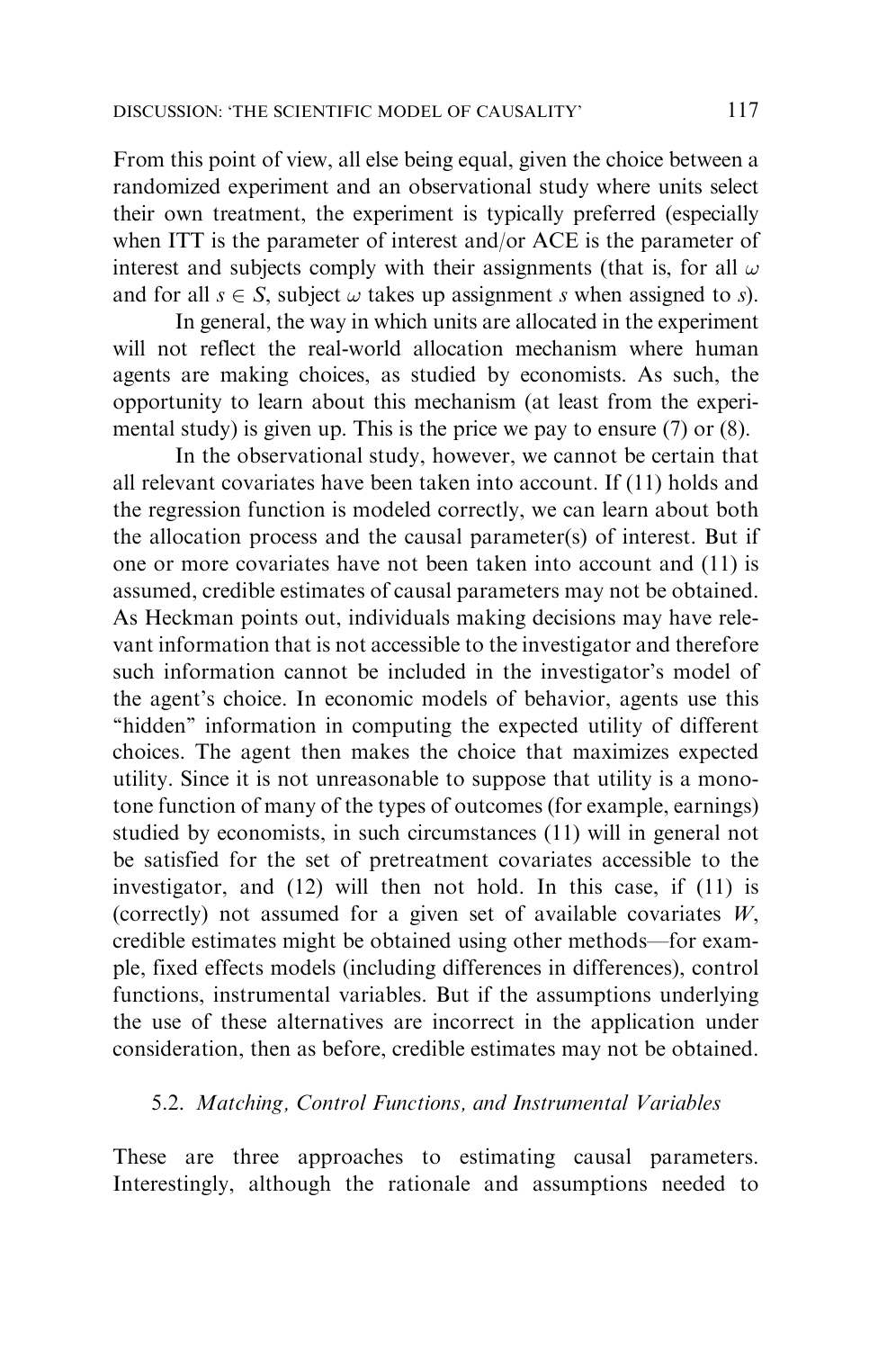justify these approaches differ, the propensity score (discussed below) figures prominently in all three.

In observational studies where it is believed that (11) holds, there still remains the problem of estimating  $E(Y \mid W, D)$ . When W is a high-dimensional vector and/or several components have many values, it may be difficult to specify the form of this function correctly, which can lead to faulty inferences. Matching will also be problematic in this case.

Let  $S = \{0,1\}$ . In a key paper, Rosenbaum and Rubin (1983) showed that when (11) holds and

$$
0 < \Pr(D = 1 | W) < 1,\tag{13}
$$

then

$$
(\{Y_s\}_{s\in S})\underline{\parallel}D)|P(W),\tag{14}
$$

$$
0 < \Pr(D = 1 | P(W)) < 1,\tag{15}
$$

where  $P(W) = Pr(D = 1 | W)$  is the "so called" propensity score. Imbens (2000) generalizes the notion of a propensity score to the case of finitely many treatments. Imai and van Dyk (2004) extend the notion of a propensity score to the more general case where  $D$  may take on infinitely many values.

As a consequence of (15),

$$
E(Y_1 - Y_0)|P(W)\rangle = E(Y|D = 1, P(W)) - E(Y|D = 0, P(W)). \tag{16}
$$

Equation (16) provides the mathematical justification for matching on the one-dimensional propensity score (as opposed to the multidimensional vector  $W$ , which may well be sparse), in which observations with the same values of  $P(W)$ —one with  $D = 1$ , the other with  $D = 0$ —are randomly paired, their difference providing an unbiased estimate of (16). An unbiased estimate of the parameter (2) can then be formed by taking the appropriate weighted average. Equation (16) can also be used to justify a related method called subclassification and to justify covariance adjustment using only D and  $P(W)$  (as versus D and W). Other parameters (for example, TT) can also be estimated using these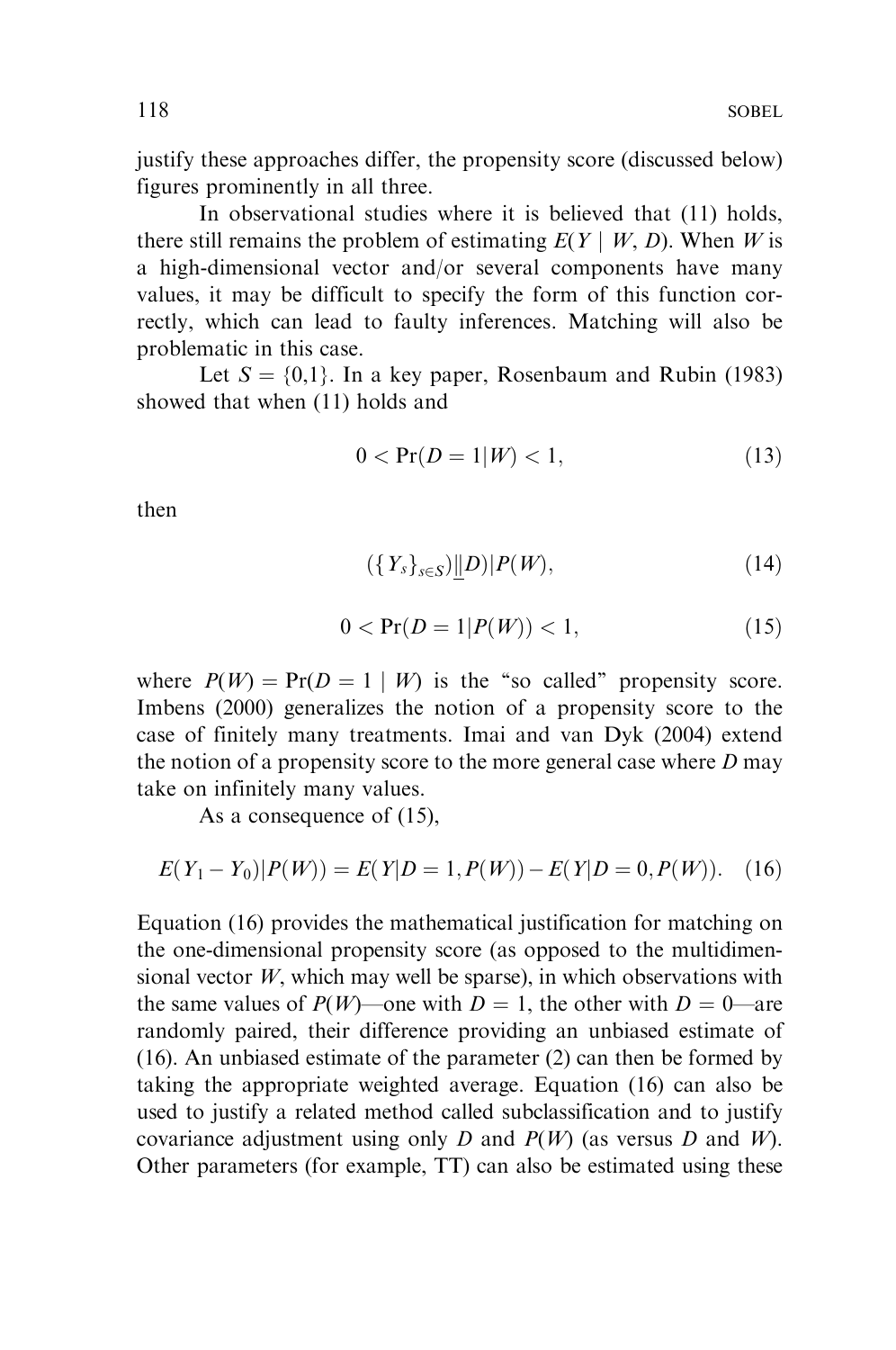methods. At this point, there is a large statistical literature on matching and related methods. The interested reader might wish to consult Smith (1997) for a sociological application and Imbens (2004) for a nice overview of estimating average treatment effects under the assumption (11).

The beauty of matching is explained quite nicely by Heckman (page 65, this volume) and in Heckman and Navarro-Lozano (2004:33): matching "does not require separability of outcome or choice equations into observable and unobservable components, exogeneity of conditioning variables, exclusion restrictions or adoption of specific functional forms of outcome equations.'' Other methods of estimating causal effects, such as instrumental variables, fixed effects, and control functions, normally require one or more assumptions of the form above.

Nevertheless, Heckman is quite critical of matching on the propensity score. First, the method breaks down if  $P(W) = 0$  or 1 for one or more values of  $W$ . In practice, even in less extreme cases, an investigator may encounter the case where the estimated  $P(W)$  is close to, for example, 1 and there are no ''good'' matches from the control group. When such data are excluded, as is often the case, the causal parameter that is actually estimated (an average effect on a common support) may be of less interest. Second, when  $P(W)$  is unknown (the typical case) and it is estimated nonparametrically, the dimensionality problem is simply transferred to this estimation problem.

Heckman also argues that it is often difficult to justify the use of (11) for some conditioning set W. According to him, this situation is exacerbated by the absence of an explicit model of treatment choice. Finally, he states that (11) is quite strong substantively, implying  $MTE(W) = ACE(W) = TT(W).$ 

Of course, it can be argued that (14) may hold even if (11) does not. But it is difficult to think of substantive situations where we would want to argue that (14) holds and hence that (16) holds but (11) does not. We should note also that (12) may hold even if (11) does not hold, and that (16) can hold even if (14) does not. However, as above, it is difficult to think of instances where we would want to argue that one of the weaker conditions holds, but the stronger does not. Thus, I do not consider it worthwhile to further entertain arguments of this nature.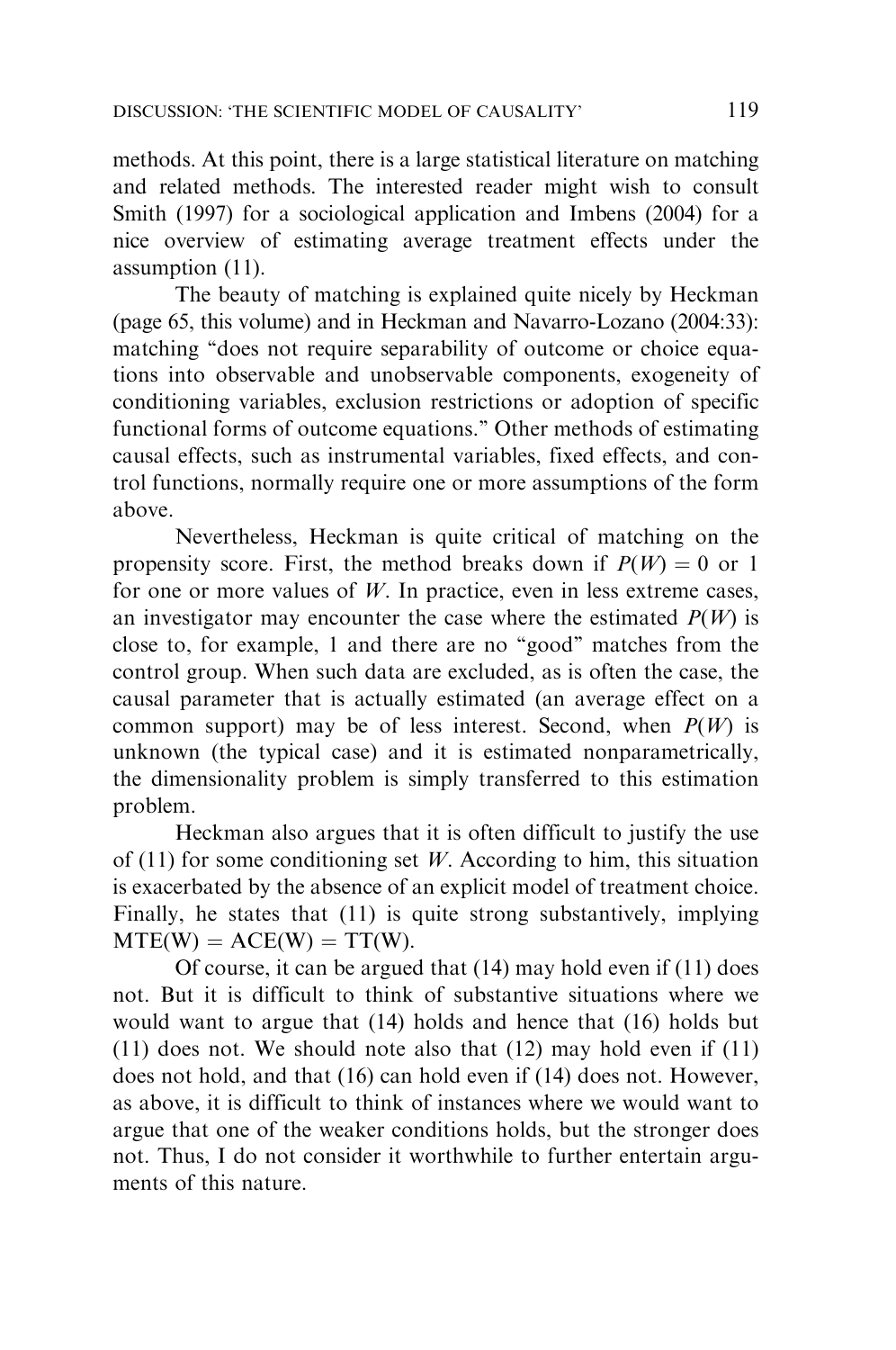Heckman questions the value of assumption (11) in social contexts. He suggests that when agents have hunches about the values of the potential outcomes, and treatment choice is based on those hunches, assumption (11) will not hold. While often true, there may nevertheless be situations where an investigator knows and measures the covariates on which the agents' decisions are based, in which case (11) holds. See also Imbens (2004) for less trivial examples.

When investigators do not think carefully about the treatment assignment process in observational studies, they are likely to omit important covariates from consideration. That said, it is not the statistician's job to substantively justify a particular model of choice. Nor would it be correct to suggest that statisticians are ignorant of, or do not stress the importance of understanding the treatment assignment mechanism. Indeed, going back to Fisher (quoted in Cochran 1965) statisticians have long acknowledged the importance of having a good theory of the treatment assignment mechanism; see also Rosenbaum (2002, ch. 1), who pays a great deal of attention to this matter.) Rosenbaum and others (see Rosenbaum [2002] for further citations) have also studied the consequences due to the failure to adjust for relevant omitted covariates.

Nevertheless, even when an investigator pays very close attention to the treatment assignment mechanism, a covariate (set of covariates) known to be relevant may be missing from the data and/ or some relevant covariates are unknown to the investigator. This will be the case in some instances where treatment assignment is the result of an economic agent behaving rationally and in other instances where some other process describes the allocation to treatment groups. Unfortunately, assumption (11) is not directly testable, though it may be possible, by introducing auxiliary assumptions, to test this indirectly. Heckman's Tables 2 and 3 simply demonstrate what they should: if the assumptions underlying the use of matching are incorrect and the assumptions underlying Heckman's particular example of the use of control functions are correct, the observable parameters that also equal TT and ACE in the case where matching hold are now biased for TT and ACE. When it is suspected that (11) does not hold, an investigator can attempt to conduct sensitivity analyses (as statisticians have long advocated), construct bounds on the parameter(s) of interest—for example, Manski (1990) and Robins (1989)—or use some other approach—for example, fixed effects,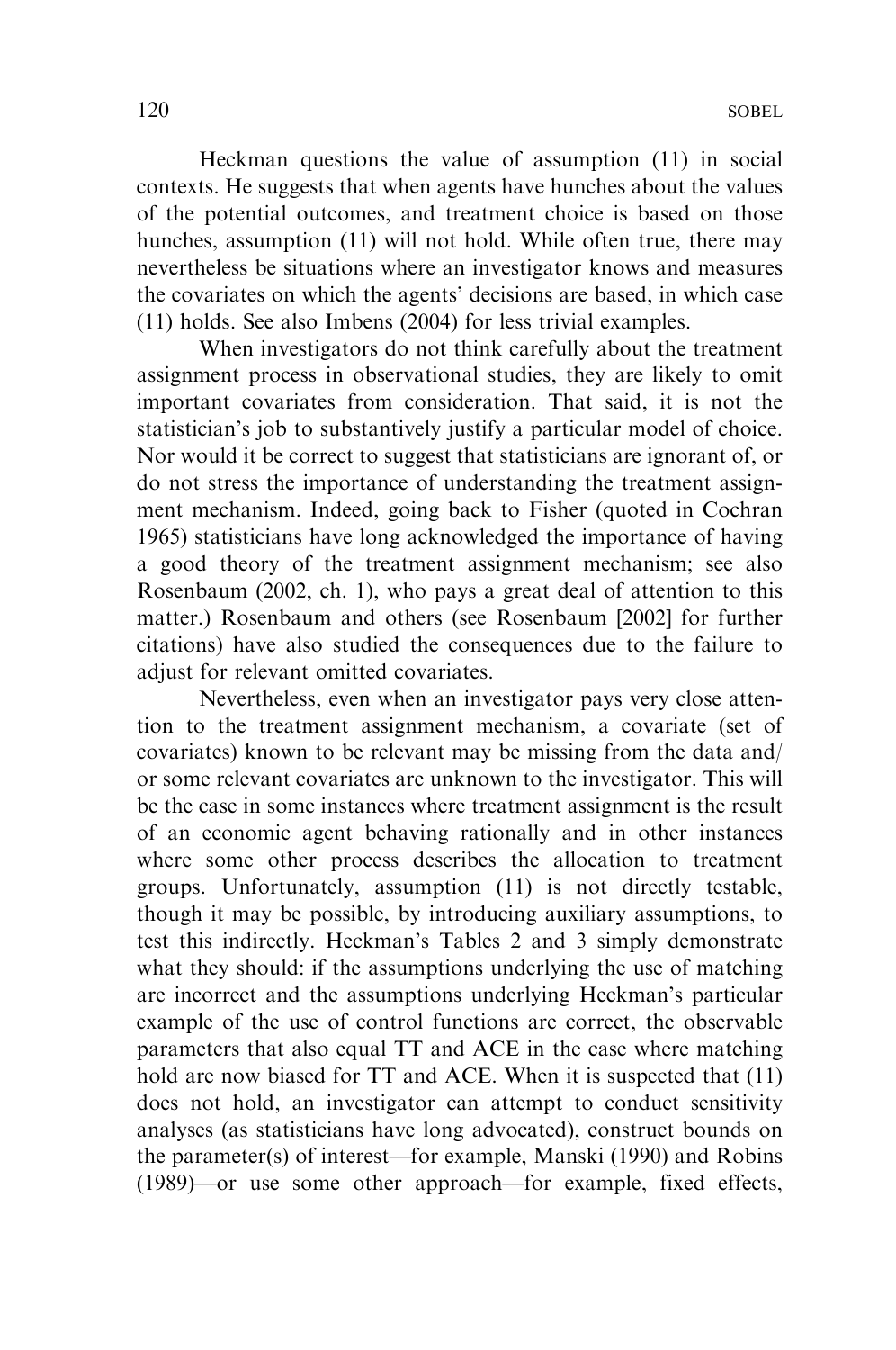instrumental variables, control functions—to estimate the causal parameter of interest.

Following Heckman, I now examine the method of control functions, expositing the additively separable case also considered by him. He assumes (his equations 22a–22c)

$$
V = \mu_V(W) + U_V, \quad E(U_V|W) = 0,
$$
\n(17)

$$
Y_s = \mu_s(X) + U_s, \quad E(U_s|X=0), \tag{18}
$$

where  $s = 0$  or 1 and  $D = 1$  if and only if  $V > 0$ .

The observable conditional expectations ( $Y = Y_1$  if  $D = 1$ ,  $Y_0$ if  $D = 0$ ) are (using 18)

$$
E(Y|X, Z, D = s) = \mu_s(X) + E(U_s|X, Z, D). \tag{19}
$$

Under assumption (18), when (11) holds (with  $(X, Z) = W$ ),  $E(Y | X, Z, D = s) = E(Y_s | X, Z) = \mu_s(X)$ . Note that the first equality follows from (11) and the second from the additional assumption (18); that is, the additional assumption (18) is not needed to justify matching on the propensity score. In the method of control functions, however, assumption (11) is not made and the components  $E(U_s | X, Z, D = s)$  are modeled. Note that  $E(U_1 | X, Z, D = 1) = E(U_1 | X, Z, V > 0) = E(U_1 | X, Z,$  $U_V > -\mu_V(Z)$ ) by virtue of assumption (17); similarly,  $E(U_0 | X, Z, \mathbb{Z})$  $D = 0$ ) =  $E(U_0 | X, Z, V < 0)$ . Thus, under (17) and (18), it might seem that the method of control functions is more general than matching. But modeling  $E(U_s | X, Z, D = s)$  will require additional assumptions—for example, Heckman's assumption (C-1):  $(U_1, U_0, U_V) \perp (X, Z)$ . Assumption (C-1) implies  $(U_1, U_0 \perp \!\!\! \perp (X, Z) \mid U_V$ , so that  $E(U_s \mid X, Z, Z)$  $D = s$ ) depends on X, Z only through the propensity score  $P(X, Z)$ . As in matching, a problem involving high dimensionality is now reduced to a one-dimensional problem through the use of the propensity score. It is worth noting that assumption [C-1] does not imply (11). Nor does (11) imply  $(C-1)$ . Thus, even if  $(17)$  and  $(18)$  hold, it is not the case that "the control function approach is more general than the matching approach'' (page 73, this volume). (Heckman points out that assumption (C-1) is not essential. Nevertheless, if this assumption is removed, others will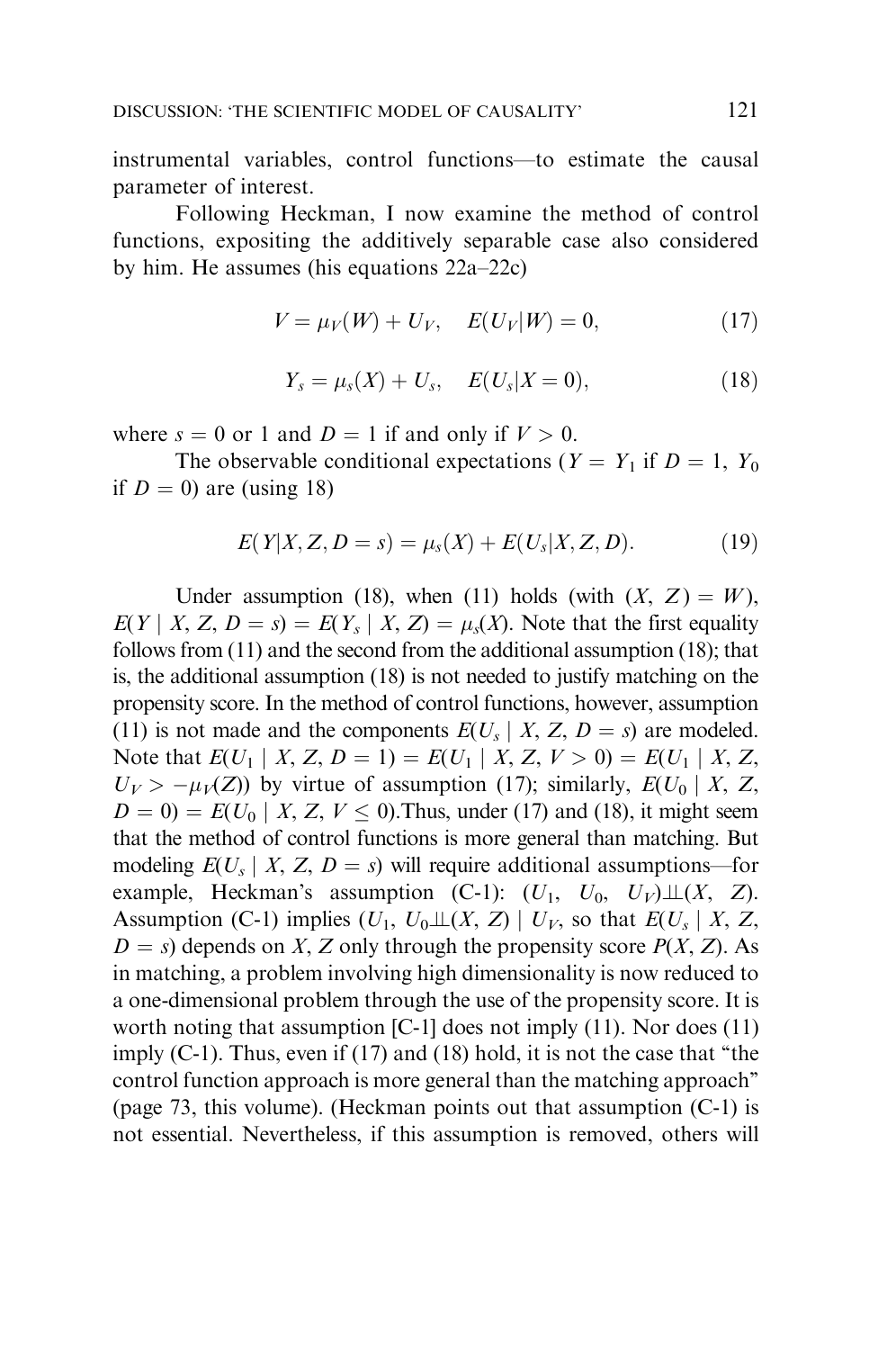have to be made.) The two approaches simply make different assumptions and will thus be useful in different circumstances.

One other point should be made. Heckman notes: ''Without invoking parametric assumptions, the method of control functions requires an exclusion restriction (a variable in  $Z$  that is not in  $X$ ) to achieve nonparametric identification.'' But he is far less critical of these assumptions (and others noted above) than he is of those required to justify matching and the use of instrumental variables. In that vein, Vella (1998, p. 131) points out the sensitivity to parametric assumptions of Heckman's original work: "As estimation relies heavily on the normality assumption, the estimates are inconsistent if normality fails.'' Vella (1998, p. 135) also notes that the exclusion restriction is "controversial" and he argues that many theoretical economic models of behavior, including the Roy model discussed by Heckman, explicitly impose  $Z = X$ .

Using instrumental variables is another way to estimate treatment effects in observational studies, and it makes assumptions that are different than those made in matching or the method of control functions. Social scientists have long used instrumental variables to estimate treatment effects when treatment choice is "endogenous." Traditionally, the technique is exposited as follows. Consider the regression

$$
Y = \mu(X) + \tau D + \varepsilon,\tag{20}
$$

where  $D = 1$  if the treatment is received, 0 otherwise,  $\tau$  is the desired treatment effect, and  $E(\varepsilon | X) = 0$ . The problem here is that D is correlated with  $\varepsilon$ , so in general  $E(\varepsilon | X, D) \neq 0$  (equivalently,  $E(Y | X, D) = \mu(X) + \tau D + E(\epsilon | X, D)$ . However, if a variable Z can be obtained that is associated with  $Y$  only through  $D$ , i.e.,  $Z$  does not directly affect the outcome,  $E(\varepsilon | X, Z) = E(\varepsilon | X) = 0$ , in which case  $E(Y | X, Z) = \mu(X) + \tau E(D | X, Z)$ . Consequently (assuming  $E(D \mid X, Z = 1) - E(D \mid X, Z = 0) \neq 0$ ,

$$
\tau = \frac{E(Y|X, Z=1) - E(Y|X, Z=0)}{E(D|X, Z=1) - E(D|X, Z=0)}.\tag{21}
$$

From a causal standpoint, the formulation above is quite vague. Heckman has helped to clarify the literature on instrumental variables. Angrist, Imbens, and Rubin (1996) is another paper that I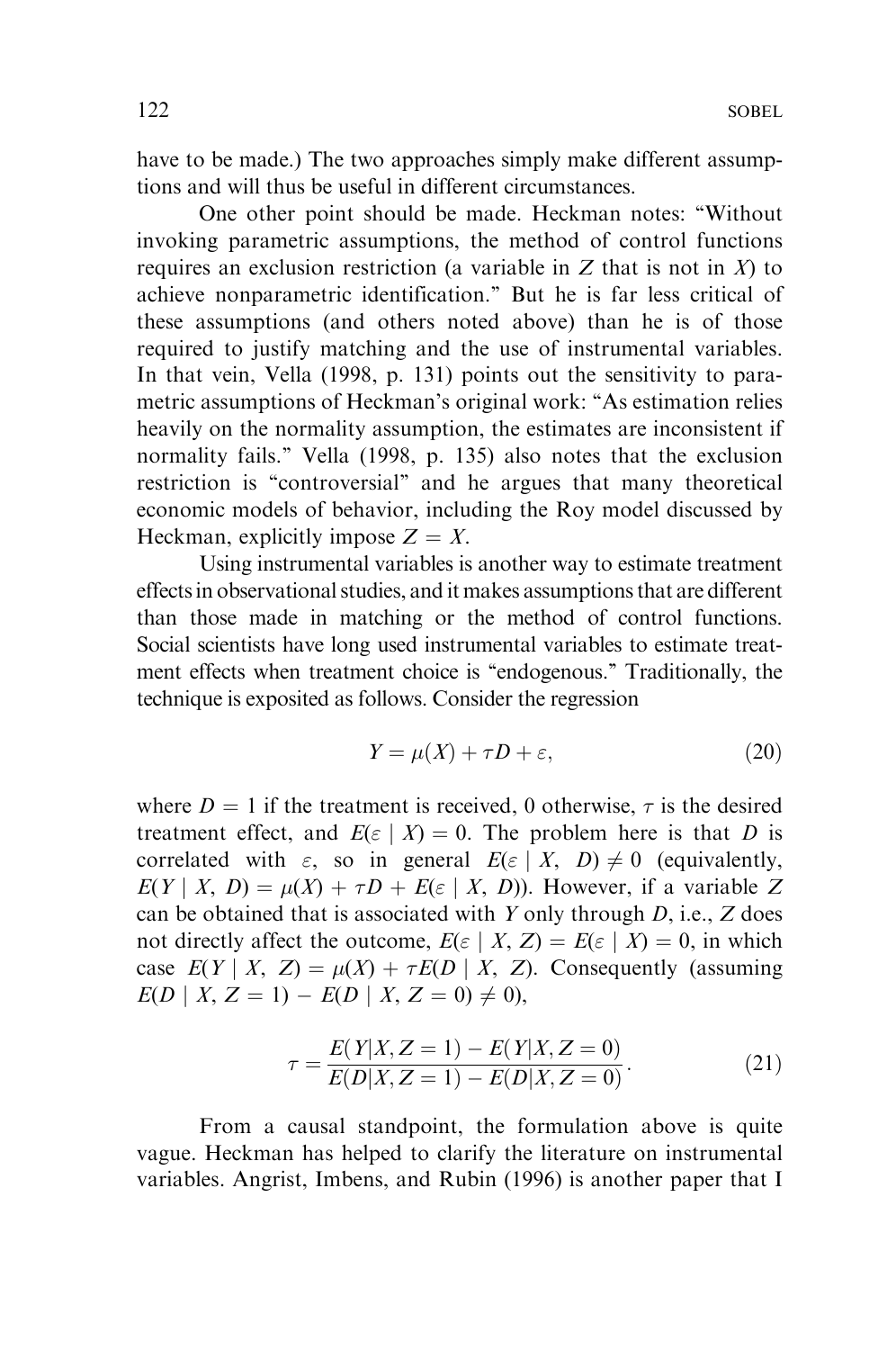find useful, and the approach taken there is somewhat different than Heckman's. Thus, I briefly exposit this approach and subsequently tie it to the exposition in Heckman; see also Vytlacil (2002).

I will focus on several parameters discussed by Heckman  $(ACE(X))$ , the local average treatment effect (hereafter  $LATE(X)$ ),  $TT(X)$ , and I will also briefly discuss  $ITT(X)$ . Following Heckman,  $Z$  is the instrumental variable. It will also be taken to be binary, as in Angrist et al. (1996). (See Angrist and Imbens [1995] for some generalizations of the setup considered herein.) Let Z (previously denoted A) denote the treatment to which a subject is assigned (0 if assigned to the control group, 1 if assigned to the treatment group). Let  $D(\omega)$ denote the observed choice of unit  $(\omega)$  and let  $D_z(\omega)$  denote the choice unit  $\omega$  makes when assigned to treatment  $z \in \{0, 1\}$ . Similarly, let  $Y_{(z,D_z)}(\omega)$  denote the response of unit  $\omega$  when that unit is assigned to treatment z and chooses outcome  $D_z(\omega)$ . (Previously,  $Y_{(z,D_z)}(\omega)$  was denoted  $\tilde{Y}_z(\omega)$ .) Let  $Y_{zs}(\omega)$  denote the outcome of unit  $\omega$  when that unit is assigned to treatment z and "takes up" treatment s, for  $z = 0, 1$ ,  $s = 0$ , 1. Note that for each assignment, individuals take up only one treatment; nevertheless, as above, potential outcomes assuming they had taken up the treatment they did not take up can be defined.

To begin, it is useful to formalize the exclusion restriction that is, the idea that the instrumental variable only affects the outcome by affecting D. This is the assumption (Holland 1988)

$$
Y_{(0,s)}(\omega) = Y_{(1,s)}(\omega) \tag{22}
$$

for  $s = 0$ , 1 and all  $\omega$ . Consequently, the potential outcomes may be written as  $Y_s(\omega)$ . The exclusion restriction is very strong, and it can be quite difficult to find instruments that satisfy this assumption.

The problem with estimating the effect of D (conditional on the covariates  $X$ ) on the outcome is that (11) will not generally hold, because D is "endogenous"; thus, in general,  $E(Y \mid D = s, X) \neq E(Y_s \mid X)$ . However, if (8) holds (with Z in place of A), as would be the case in a randomized experiment,

$$
E(Y|Z=1, X) - E(Y|Z=0, X) = E(Y_{1,D_1} - Y_{0,D_0}|X), \tag{23}
$$

that is,  $ITT(X)$  is the numerator of the IV estimand (21). (Recall the previous discussion, which suggests that at least in some instances,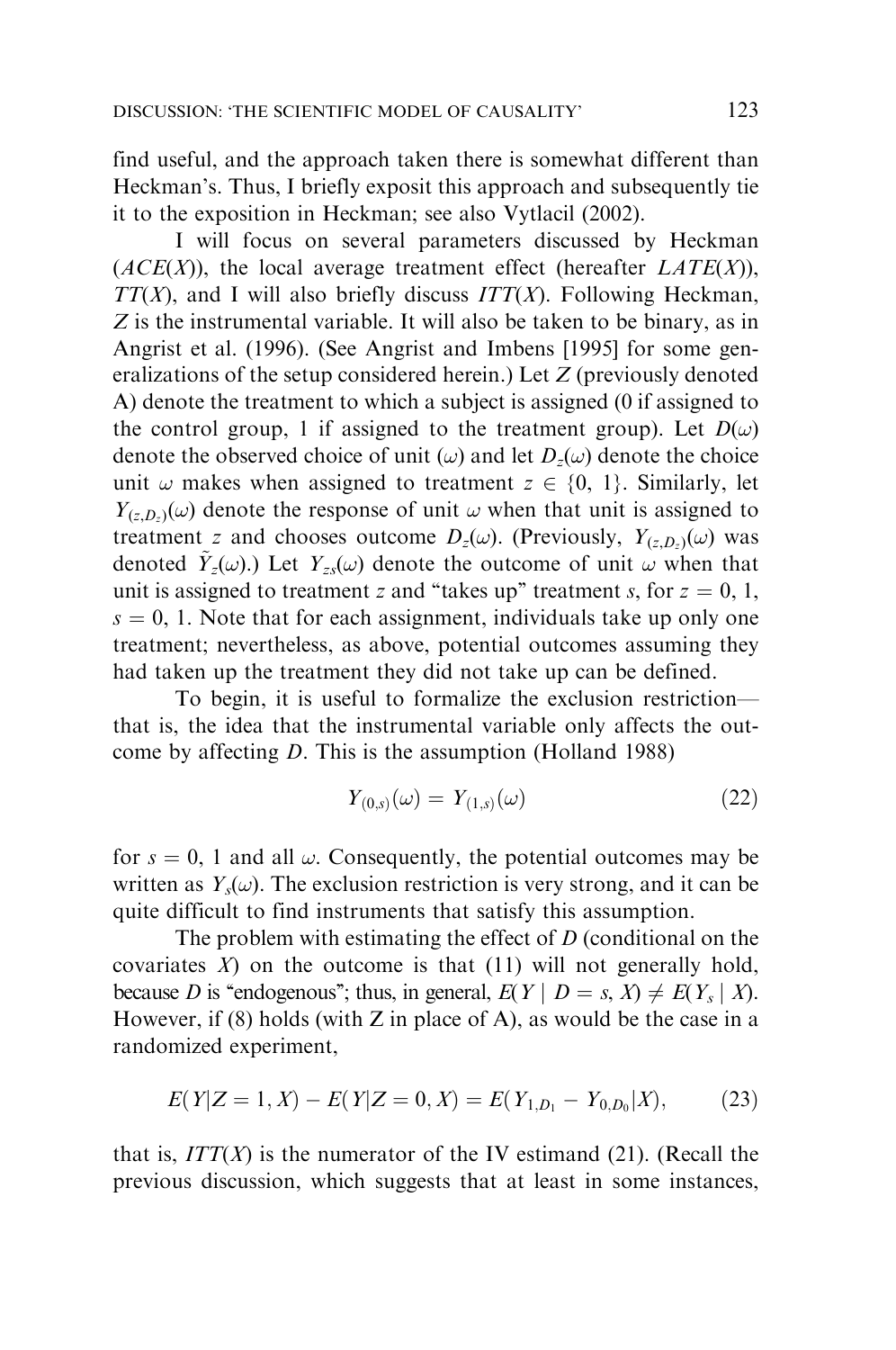$ITT(X)$  and/or ITT may be the parameter(s) of greatest interest to a policymaker.)

Continuing,  $ITT(X)$  may be broken down into the following four components:

$$
E(Y_{1,D_1} - Y_{0,D_0}|X) = EE((Y_{1,D_1} - Y_{0,D_0})|D_0, D_1, X), \qquad (24)
$$

where  $(D_0, D_1) = (0, 0)$  or  $(0, 1)$  or  $(1, 0)$  or  $(1, 1)$ . By virtue of the exclusion restriction (22), units who always take up the treatment  $(D_0(\omega) = D_1(\omega) = 1)$ , hereafter called "always takers," or never take up the treatment  $(D_0(\omega) = D_1(\omega) = 0)$ , hereafter called "never" takers,'' contribute nothing to (24). Angrist et al. (1996) call subjects with  $D_1 = 1$ ,  $D_0 = 0$  compliers and subjects with  $D_1 = 0$ ,  $D_0 = 1$ defiers; only these two types of units contribute to (24) under the exclusion restriction.

Angrist et al. (1996) also assume there are no defiers (the monotonicity assumption), in which case

$$
ITT(X) = E((Y_{1,D_1} - Y_{0,D_0}) | D_0 = 0, D_1 = 1, X) Pr(D_0 = 0, D_1 = 1 | X).
$$
 (25)

Dividing  $ITT(X)$  by the compliance probability (assuming this is greater than 0) gives the parameter  $LATE(X)$ , the average treatment effect for the compliers (at X). The compliance probability  $Pr(D_1 = 1,$  $D_0 = 0 | X > 0$  may also be written (under the assumptions here) as  $E((D_1 - D_0) | X)$ . But this is equal to  $E(D | X, Z = 1)$  –  $E(D \mid X, Z = 0)$  when treatment assignment (Z) is ignorable, given X, as here. Thus, under the assumptions above,  $LATE(X) = IV(X)$ . Note also that the compliance probability may be written as Pr  $(D_1 = 1 | X)$  $-Pr(D_0 = 1 | X) = P(X, 1) - P(X, 0)$ , which makes the connection with the propensity score evident.

The parameter  $LATE(X)$  (or  $LATE$  when there are no covariates  $X$ ) will not always have policy implications of interest. To begin, the compliers constitute a latent subpopulation. So, even if we wanted to administer the treatment only to the compliers and it was politically feasible to do so, it is not possible to identify these individuals (in practice, we could model the probability of being a complier and administer the program to those deemed ''most likely'' to be compliers). Second, when the compliers are a ''small'' fraction of the population, it may be difficult to argue that the results are of great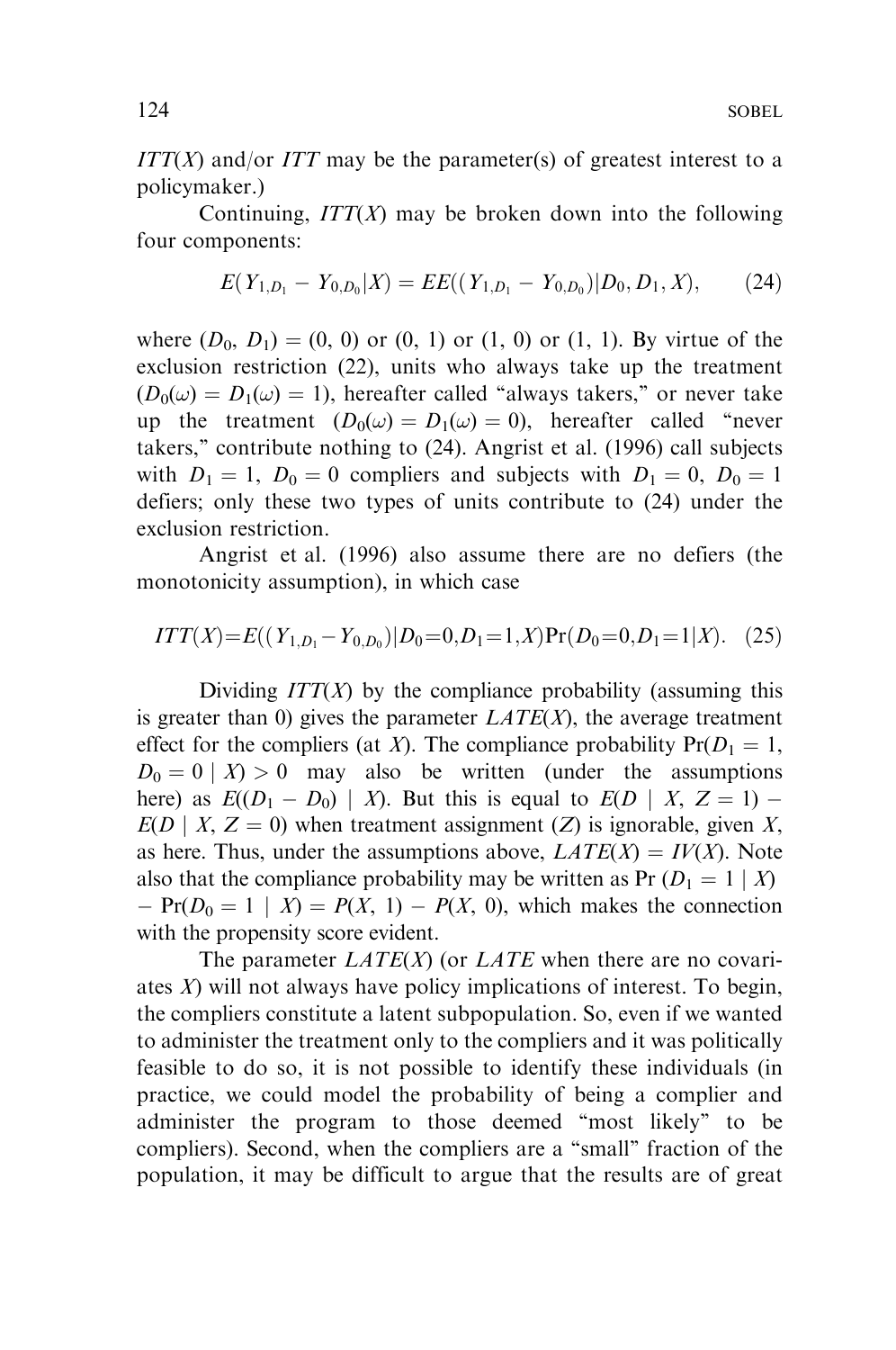interest. For example, the question addressed by Angrist et al. (1996) is the excess civilian mortality (between 1974 and 1983) resulting from service in the Vietnam War (not the excess mortality among compliers). For men born in 1950, the compliers constitute only 15.9 percent of the population; technically, LATE only applies to this fraction of the population. In some applications, however, even if the compliers are a small fraction of the population, LATE (or  $LATE(X)$ ) is nevertheless a parameter of great interest. This would be the case when it could be argued that the noncompliers, had they complied, would experience the same benefits as the compliers. I return to this subject momentarily. Third, Heckman (1997) has also pointed out that  $LATE (LATE(X))$  is an unusual parameter, insofar as its very definition depends on the instrumental variable chosen. Thus, in some cases,  $LATE(X)$  and/or  $LATE$  may identify a parameter with policy relevance (as when  $Z$  represents assignment under a particular policy of interest), and in other cases it may not. For further discussion of LATE and other possible parameters of interest, see the discussion following Angrist et al. (1996) and Heckman (1997).

Although the parameters  $LATE$  and  $LATE(X)$  may not always be of great substantive interest, the methodological point is that the meaning of the IV estimand has been clarified (which has great substantive implications). In particular, a basis is provided that makes it very easy to ask if  $IV(X)$  identifies other parameters of possibly greater interest, such as  $TT(X)$  and  $ACE(X)$ .

To see this, consider the parameter  $TT(X)$ , which conditions on receipt of treatment  $(D = 1)$ . The units receiving treatment are the compliers in the treatment group and the always takers (still assuming there are no defiers). It follows from the foregoing results that  $IV(X) \neq TT(X)$  in general, and that  $IV(X) = TT(X)$  if and only if the average effect of receiving treatment for the always takers (assuming the probability of being an always taker is greater than 0) and compliers is the same. Put this way, an analyst can ask whether the equality of treatment effects across these two groups is a reasonable assumption to make. If the analyst suspects, for example, that the always takers know that (even after conditioning on X) they will benefit by taking up the treatment (or have higher gains than others by so doing), he or she will not want to assume equality across groups and hence that  $IV(X) = TT(X)$ .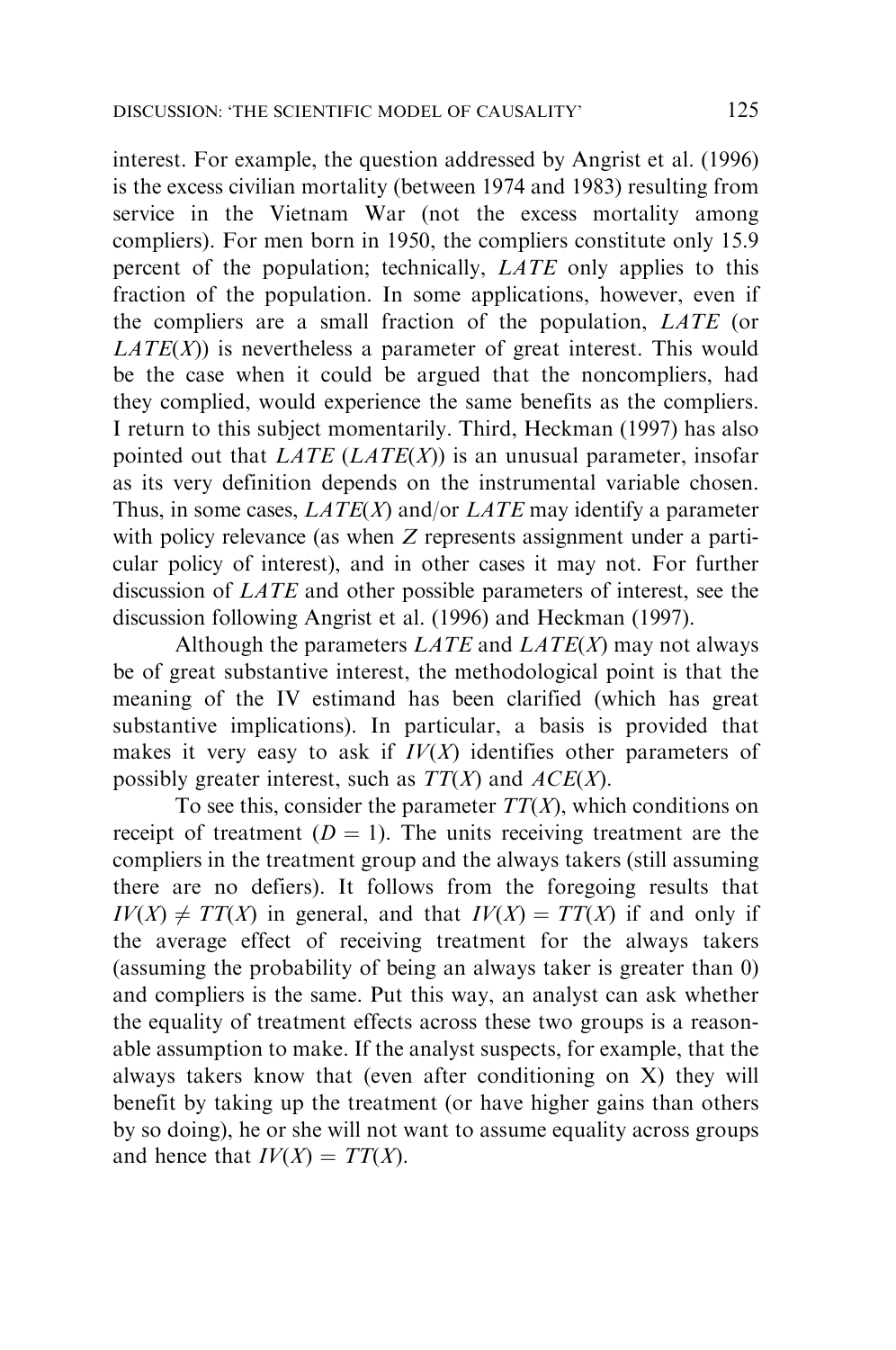It is also easy to see that there is one important case where  $IV(X)$  must equal  $TT(X)$ . If the treatment cannot be obtained in the control group, as in many social programs, it is not possible to be an always taker. In this case,  $LATE(X) = TT(X)$  (without it being necessary to assume that the average effects of receiving treatment are the same for compliers and always takers), hence  $IV(X) = TT(X)$ .

Similarly, if the average effect of  $D$  on the response is the same for compliers, always takers, and never takers,  $IV(X) = LATE(X) =$  $TT(X) = ACE(X)$ . If it is not possible to be an always taker,  $LATE(X) = TT(X)$  (as above) and  $LATE(X) = ACE(X)$  (hence  $IV(X) = ACE(X)$  when it is assumed that the average effects of receiving treatment are identical for never takers and compliers. In cases where it is impossible to be a never taker (programs with universal coverage and participation),  $LATE(X) = ACE(X)$  if it is assumed that the average effects of  $D$  on  $Y$  are identical for always takers and compliers.

In the case where the unit effects of  $D$  on  $Y$  are the same for all  $\omega$ , the average effects of receiving treatment must be the same for all units, hence all groups, implying  $IV = TT = ACE$ . Of course, the assumption of constant effect is quite strong and not likely to be substantively reasonable in most social science applications.

Finally, if the probability of being a defier is nonzero, in general  $IV(X) \neq LATE(X)$ ; but in the special case where the average effect of receiving treatment for compliers and defiers is the same,  $IV(X) = LATE(X)$ . Angrist et al. (1996) also discuss the consequences of violating the exclusion restriction, and there is some literature on estimating complier average causal effects in the absence of this restriction (for example, see, Jo [2002]).

Heckman approaches this subject somewhat differently. He imposes the additively separable model (18) on the potential outcomes. He then writes the observed outcome  $Y$  in terms of the potential outcomes as

$$
Y = \mu_0(X) + (\mu_1(X) - \mu_0(X) + U_1 - U_0)D + U_0, \tag{26}
$$

expresses the parameters  $TT(X)$  and  $ACE(X)$  in terms of (26), and states identifiability conditions in terms of D,  $U_0$ , and  $U_1$ .

The assumption of a constant effect holds  $(Y_1 - Y_0)$  is the same for all units) if  $U_0 = U_1 \equiv U$ . In this case, the instrumental variable Z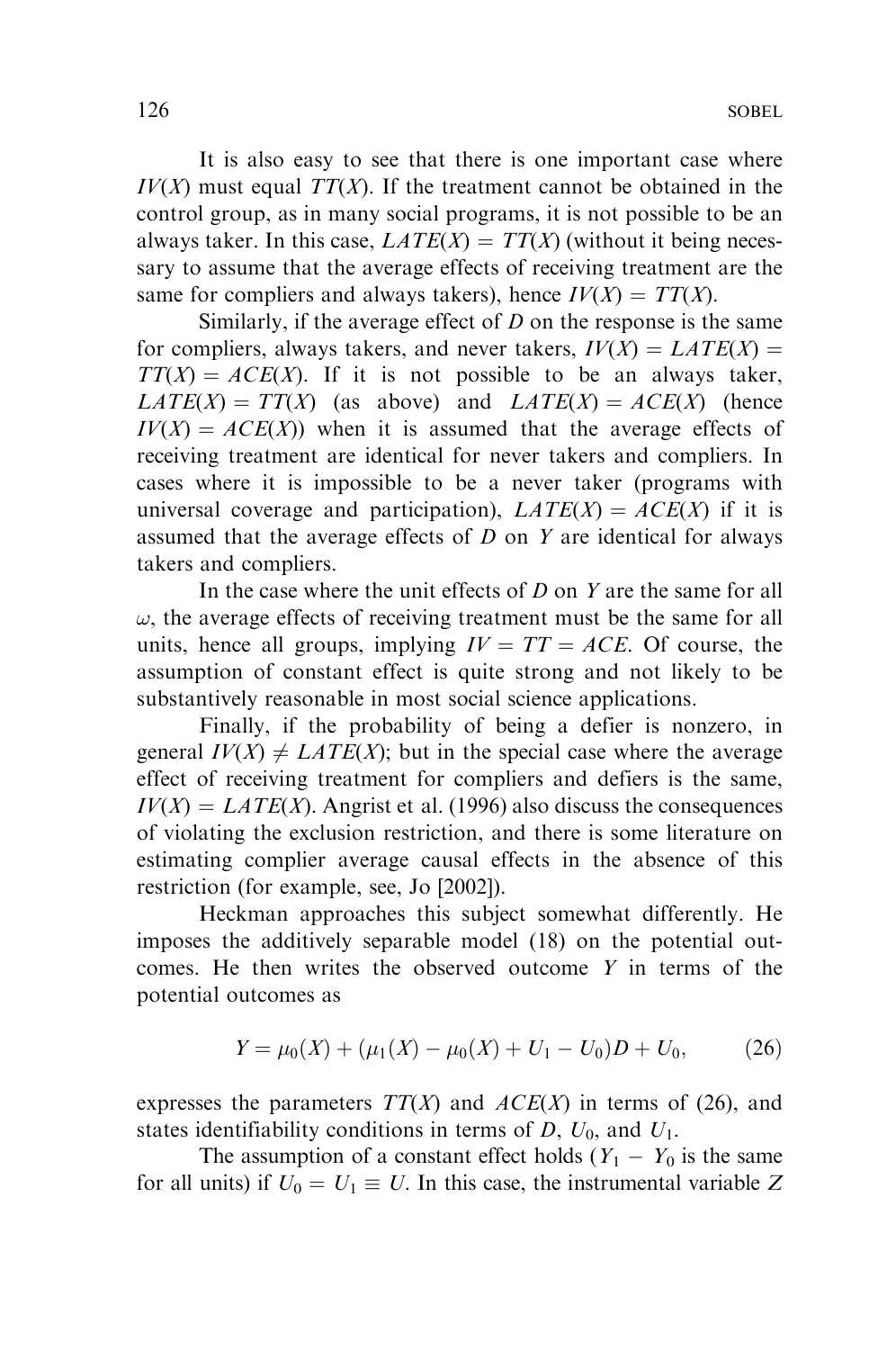needs to satisfy the condition  $E(U \mid X, Z) = E(U \mid X) = 0$  (equivalently, under (18)  $E(Y_s | X, Z) = E(Y_s | X)$  for  $s = 0, 1$ )). As above, a sufficient condition for this is  $Y_s\|Z \mid X$  for  $s = 0, 1$ , and as above, assuming  $P(X, 1) - P(X, 0) \neq 0$ ,  $\overline{I}V(X) = LATE(X) = TT(X) = ACE(X)$ .

When the constant effect assumption fails but  $E(U_1 - U_0 | X,$  $D = 1$ ) = 0, Heckman (1997) shows that  $TT(X) = ACE(X)$ . A sufficient condition for this is

$$
(U_1 - U_0)||D|X \t\t(27)
$$

(or more generally  $(Y_1 - Y_0)D \mid X$ ). Though weaker than the condition (11), which was not presumed to hold, Heckman points out that the sufficient condition above is nevertheless quite strong, requiring that receipt of treatment not depend, given X, on gains anticipated by subjects. That is, in general, we should not expect  $TT(X) = ACE(X)$ . We can also see this from the results above, where it was established that if there are no defiers, and the average effect of  $D$  on the response is identical for compliers and always takers,  $LATE(X) = TT(X)$  $ACE(X)$ . Similarly, if there are defiers and the average effect of receiving treatment is identical for defiers and compliers, and for compliers and always takers,  $LATE(X) = TT(X) = ACE(X)$ .

Heckman also gives general conditions under which  $IV(X) =$  $TT(X)$  and  $IV(X) = ACE(X)$ . As in the simpler case above, and for the same reasons, Heckman argues that these conditions are quite strong. Again, this argument seems most compelling when the analyst does not have access to data that the decision maker is using to make his decision and this information is predictive of the potential outcomes. For further details, the reader may consult Heckman (1997) or his paper in this volume.

#### 6. CONCLUSION

Heckman argues for the use of an approach to causal inference in which structural models play a central role. It is worth remembering that these models are often powerful in part because they make strong assumptions. When these assumptions are correct, powerful (and correct) inferences may be obtained. Such inferences are likely to be stronger than those that would be made by advocates of randomized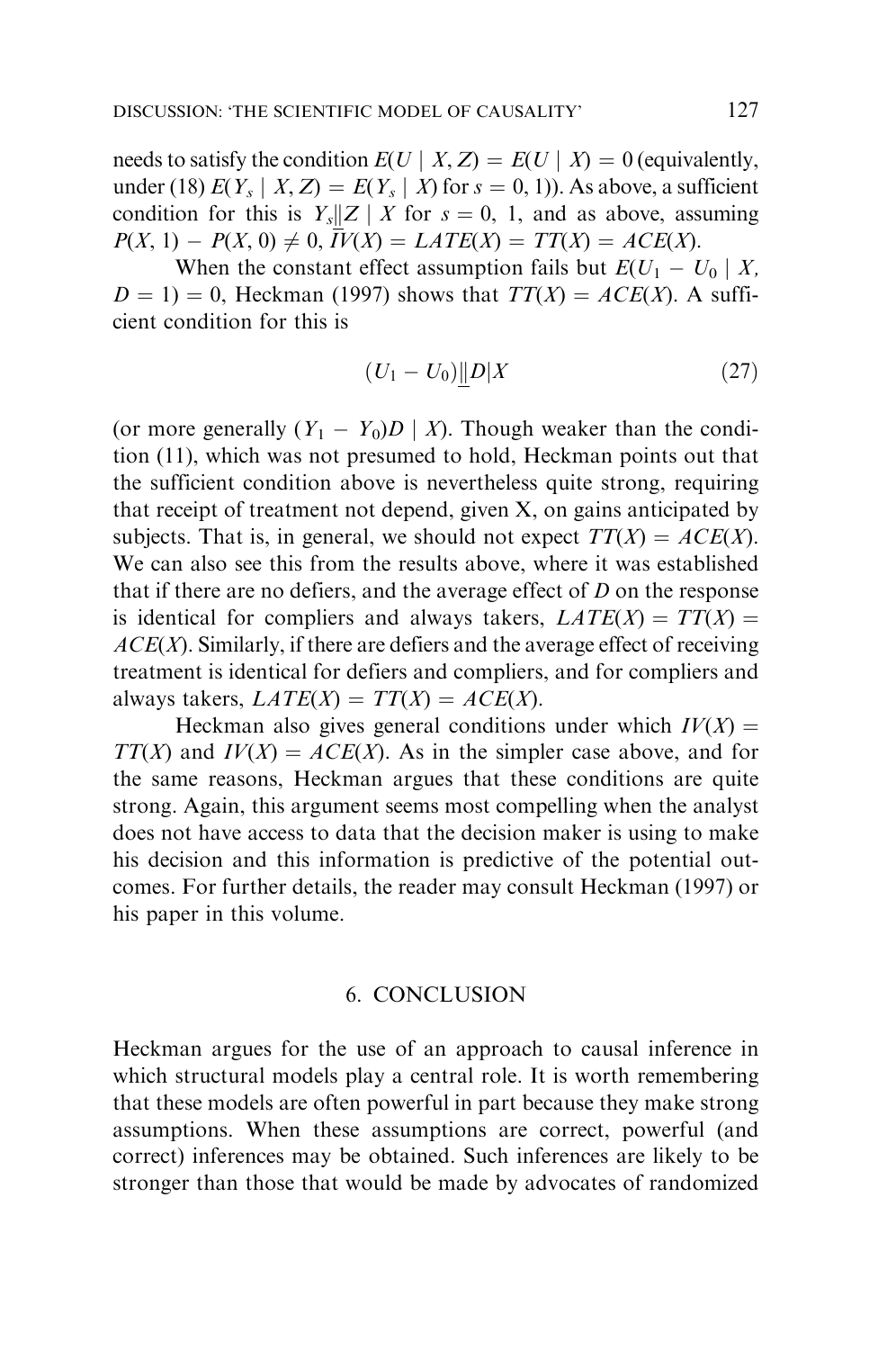experiments. For example, using a structural model in an observational study, we might learn about the treatment assignment mechanism and various average effects, and we might extrapolate the results to a new policy in a new environment. But when the assumptions are arbitrarily invoked in applications or require the use of knowledge that the investigator does not have, as seems often the case, so are the inferences derived from such modeling exercises. Thus, an investigator might well prefer to stick with simple estimators from randomized experiments, whenever possible. In such a case (presuming the experiment did not get botched and subjects complied with experimental protocols), the investigator can have greater confidence in his or her estimates of parameters such as ITT and ACE, for example.

But I do not want to argue that structural modeling is not useful, nor do I want to suggest that methodologists should bear complete responsibility for the use of the tools they have fashioned. To my mind, both structural modeling and approaches that feature weaker assumptions have their place, and in some circumstances, one will be more appropriate than the other. Which approach is more reasonable in a particular case will often depend on the feasibility of conducting a randomized study, what we can actually say about the reasonableness of invoking various assumptions, as well as the question facing the investigator (which might be dictated by a third party, such as a policymaker). An investigator's tastes and preferences may also come into play. A cautious and risk-averse investigator may care primarily about being right, even if this limits the conclusions he or she draws, whereas another investigator who wants (or is required) to address a bigger question may have (or need to have) a greater tolerance for uncertainty about the validity of his or her conclusions.

In his introductory section, Heckman claims to make two major points: (1) that "causality is a property of a model of hypotheticals'' (page 2), and (2) that statisticians have conflated the distinct tasks of defining parameters of interest, identification, and estimation. I have already discussed the first point. I conclude with a discussion of the second. With respect to this point, Heckman writes (page 5): ''This emphasis on randomization or its surrogates (like matching) rules out a variety of alternative channels of identification of counterfactuals from population or sample data. It has practical consequences because of the conflation of step one with steps two and three in Table 1. Since randomization is used to define the parameters of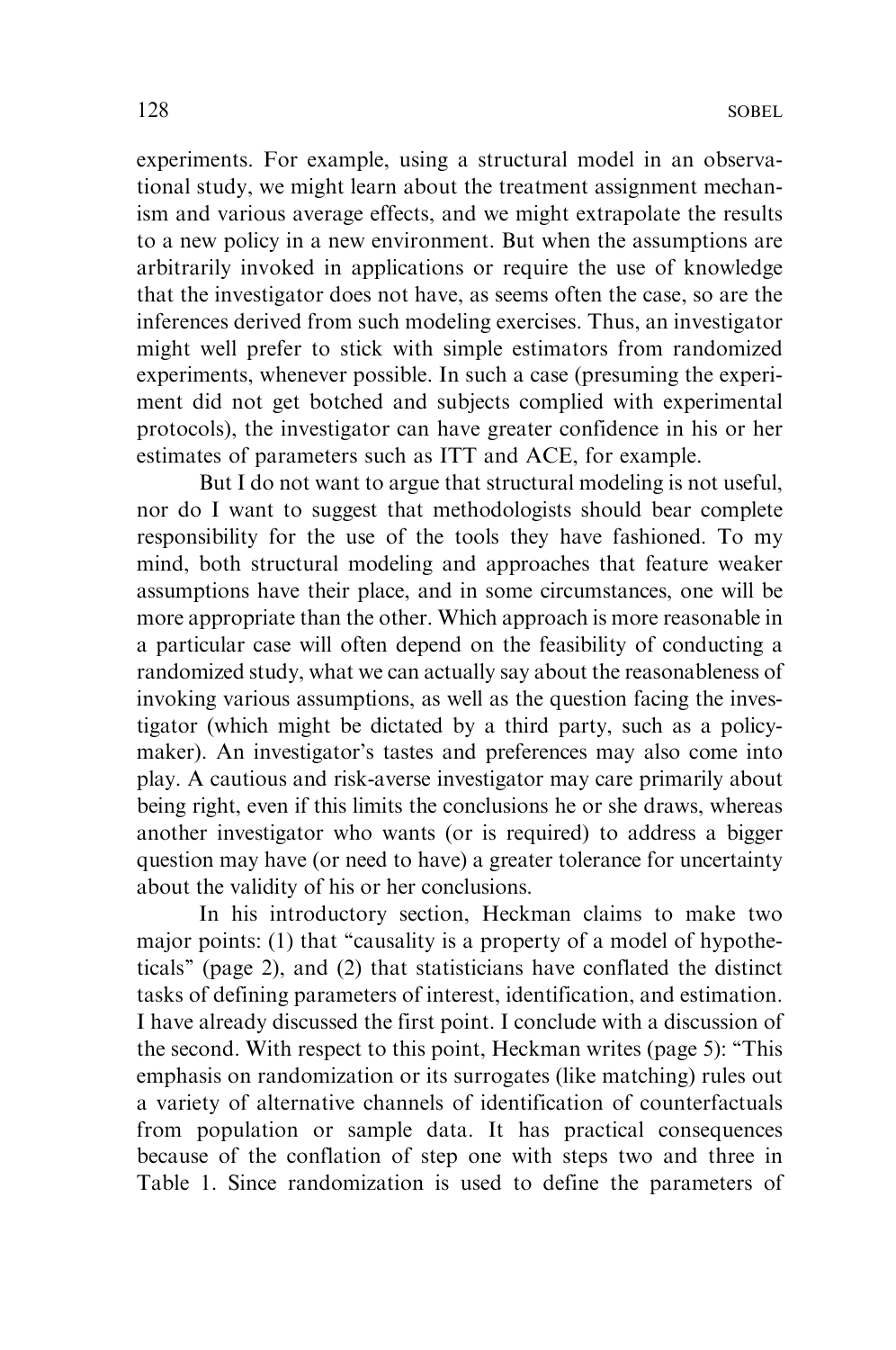interest, this practice sometimes leads to the confusion that randomization is the only way—or at least the best way—to identify causal parameters from real data.''

Heckman appears to be arguing here that statisticians are putting the cart before the horse by focusing interest on average causal effects that do not depend on the joint distribution of potential outcomes and emphasizing identification conditions in observational studies that parallel random assignment, thus justifying estimation methods such as matching and even randomization itself. While it is impossible to assess such a claim, it is worth noting that average causal effects such as the ACE and ITT have been of great interest in public health, for example, for many years. These parameters can and have been used to address policy questions that are of great interest. Recall also that both the potential outcomes notation and the ACE (Neyman 1923) preceded randomization.

Of course, Heckman is certainly correct to note that there are interesting estimands that depend on the joint distribution and that here, randomization is of considerably less help. In addition, as he and many others have pointed out, when it is impossible for the investigator to obtain a sufficiently rich set of covariates to condition on, other methods of identifying, and estimating causal effects (including the usual effects that do not depend on joint distributions of potential outcomes) must be used.

But Heckman goes much further, arguing that statisticians have confounded the tasks of defining, identifying, and estimating causal parameters and, as above, even use randomization to define parameters of interest. By and large (except for some minor quibbles one might have about the way some authors have defined  $LATE$ ), I would argue the opposite. One of the key contributions that statisticians have made is to unconfound these issues, paving the way for (1) the assessment of conditions under which valid causal inferences are permitted and (2) the development of appropriate methods for making valid causal inferences.

Consider the claim that randomization is used to define causal parameters of interest. In the introduction, I stressed the importance of good notation. By using the potential outcomes notation, statisticians (recall Neyman 1923 and later Rubin) were able to define causal estimands that mirrored their thinking on the counterfactual nature of the causal relation and that were different from the usual descriptive (observable) parameters.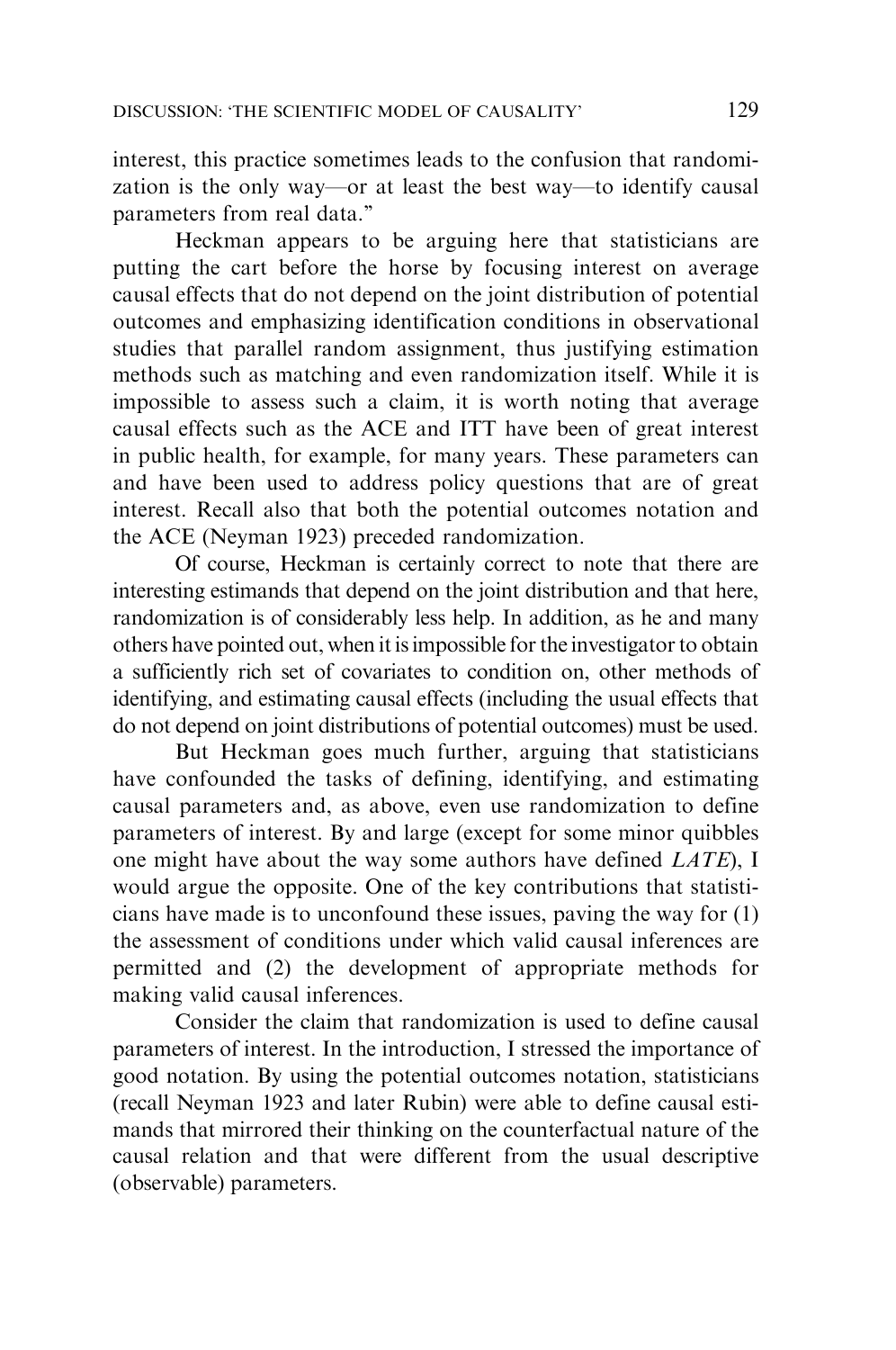Once such estimands have been defined, it can then be asked under what conditions various observable parameters are equal to (identify) these estimands. Randomization is a device for assigning subjects to treatments that makes the ignorability assumptions (conditions) (8) and/or (11) plausible. When these conditions hold, various observable parameters also equal the causal estimands. These conditions may also be met when randomization has not been used. This demonstrates the logical independence between the ignorability conditions and randomization. And clearly, these conditions are also logically independent of the definitions of causal estimands such as the ITT, ACE, and TT. (Readers might also want to look directly at the definition of these parameters and note that no mention of randomization is made.)

More generally, defining causal estimands independently of the conditions that must be met in order to identify them allows for the development of appropriate procedures (including randomization, matching, IV, control functions, etc.) for identifying (and then estimating) the causal parameters. This is the approach taken in both the ''treatment effects'' literature and recent econometric literatures, and it is also the approach that Heckman takes. It is a big step forward.

Another way to see the utility of making the definitions of causal effects logically independent of the conditions needed to identify them is to consider the usual approach to regression analysis (or structural equation models) which is typically taken (both in the past and often even now) by many social scientists. The parameters of a regression are certainly interpretable in a descriptive sense, but social scientists often impart a causal interpretation to one or more (often to all) parameters, which are typically interpreted as ''effects'' in this counterfactual sense (see Sobel [1990] for more on this point). Justifications for such interpretations have included the notion that the model is well specified and/or that important confounders have been controlled and/or that the causal ordering is correct. All of these justifications are extra-mathematical and virtually impossible to evaluate, insofar as a target (i.e., a well-defined estimand) has not even been defined. Using an appropriate notation allows the researcher to clearly define the estimand of interest independently of the regression parameter(s), enabling the analyst to give conditions under which the regression parameter(s) actually identify the target(s) of interest.

Although I disagree with him on this point and a number of others, Heckman, in conjunction with his collaborators, has made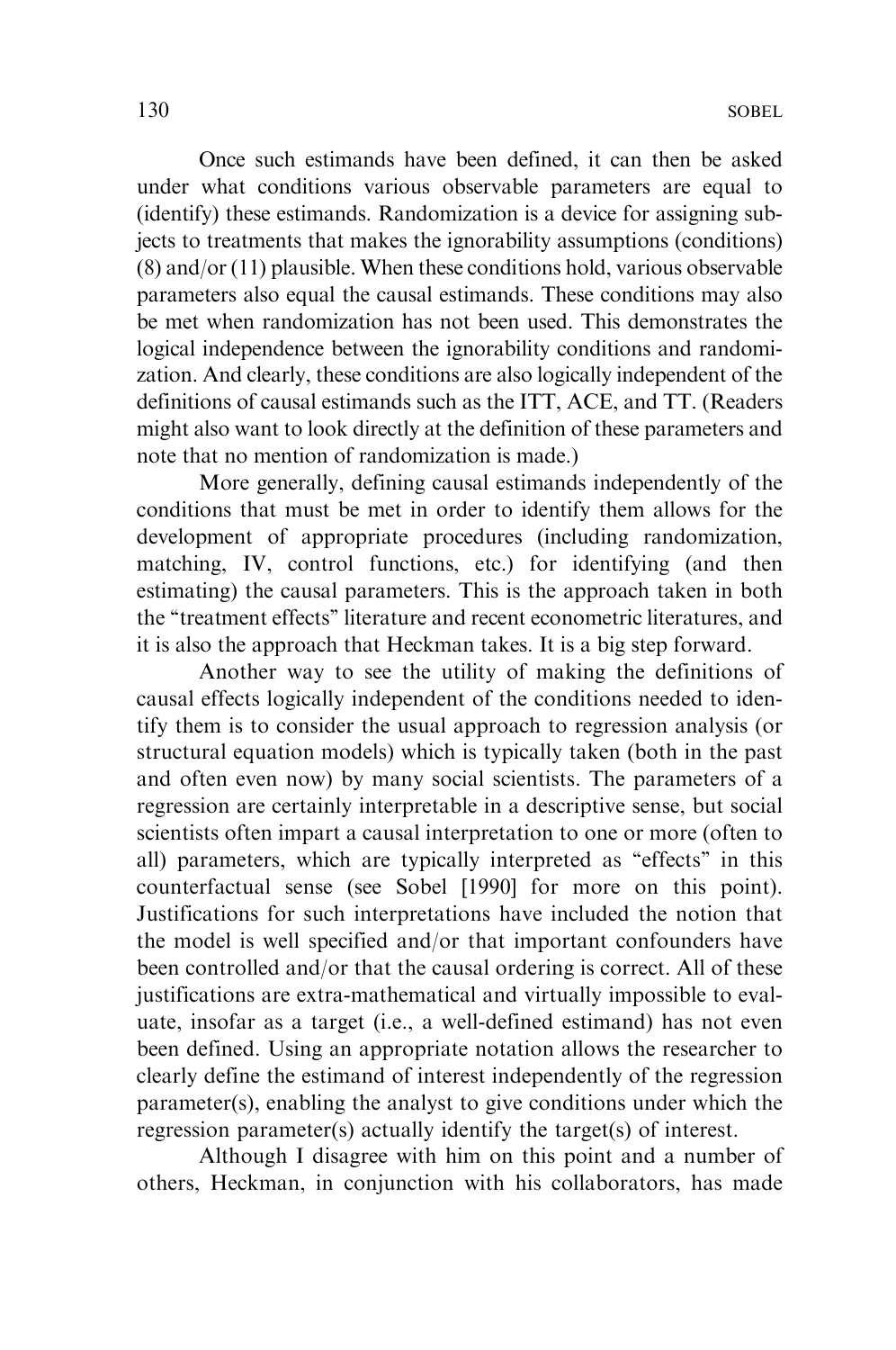useful contributions to the literature on causal inference. I hope the next generation of researchers will cooperate and incorporate the various literatures on causal inference, including the statistical and econometric literatures, under one umbrella. Science will be better served when this is the case.

#### REFERENCES

- Angrist, Joshua D., and Guido W. Imbens. 1995. "Two Stage Least squares Estimation of Average Causal Effects in Models with Variable Treatment Intensity.'' Journal of the American Statistical Association 90:431–42.
- Angrist, Joshua D., Guido W. Imbens, and Donald B. Rubin. 1996. ''Identification of Causal Effects Using Instrumental Variables'' (with discussion). Journal of the American Statistical Association 91:444–72.
- Barnow, Bert S., Cain, Glenn C., and Arthur S. Goldberger. 1980. ''Issues in the Analysis of Selectivity Bias.'' Pp. 43–59 in Evaluation Studies Review Annual, 5, edited by E. Stromsdorfer and G. Farkas. Beverly Hills: Sage.
- Bunge, Mario. 1979. Causality and Modern Science. 3d ed. New York: Dover.
- Carneiro, Piedro, Hansen, Karsten T., and James J. Heckman. 2003 "Estimating Distributions of Treatment Effects With an Application to the Returns to Schooling and Measurement of the Effects of Uncertainty on College Choice.'' International Economic Review 44:361–432.
- Cochran, William G. 1965. ''The Planning of Observational Studies of Human Populations.'' Journal of the Royal Statistical Society, Series. A, 128:234–55.
- Collingwood, Robin G. 1940: 1972. An Essay on Metaphysics. Chicago, IL.: Henrey Regnery Company.
- Cox, David R. 1958. The Planning of Experiments. New York: Wiley.
- Fisher, Franklin M. 1970. "A Correspondence Principle for Simultaneous Equation Models.'' Econometrica 38:73–92.
- Fisher, Ronald A. 1925. Statistical Methods for Research Workers. Edinburgh, Scotland: Olive and Boyd.
- Halloran, M. E., and C. J. Struchiner. 1995. "Causal Inference in Infectious Diseases." Epidemiology, 6:142–51.
- Heckman, James J. 1997. ''Instrumental Variables: A Study of Implicit Behavioral Assumptions Used in Making Program Evaluations.'' Journal of Human Resources 32:441–62.

———. 2000. ''Causal Parameters and Policy Analysis in Economics: A Twentieth Century Retrospective.'' Quarterly Journal of Economics 115:45–97.

———. 2001. ''Micro Data, Heterogeneity, and the Evaluation of Public Policy: Nobel Lecture.'' Journal of Political Economy 109:673–748.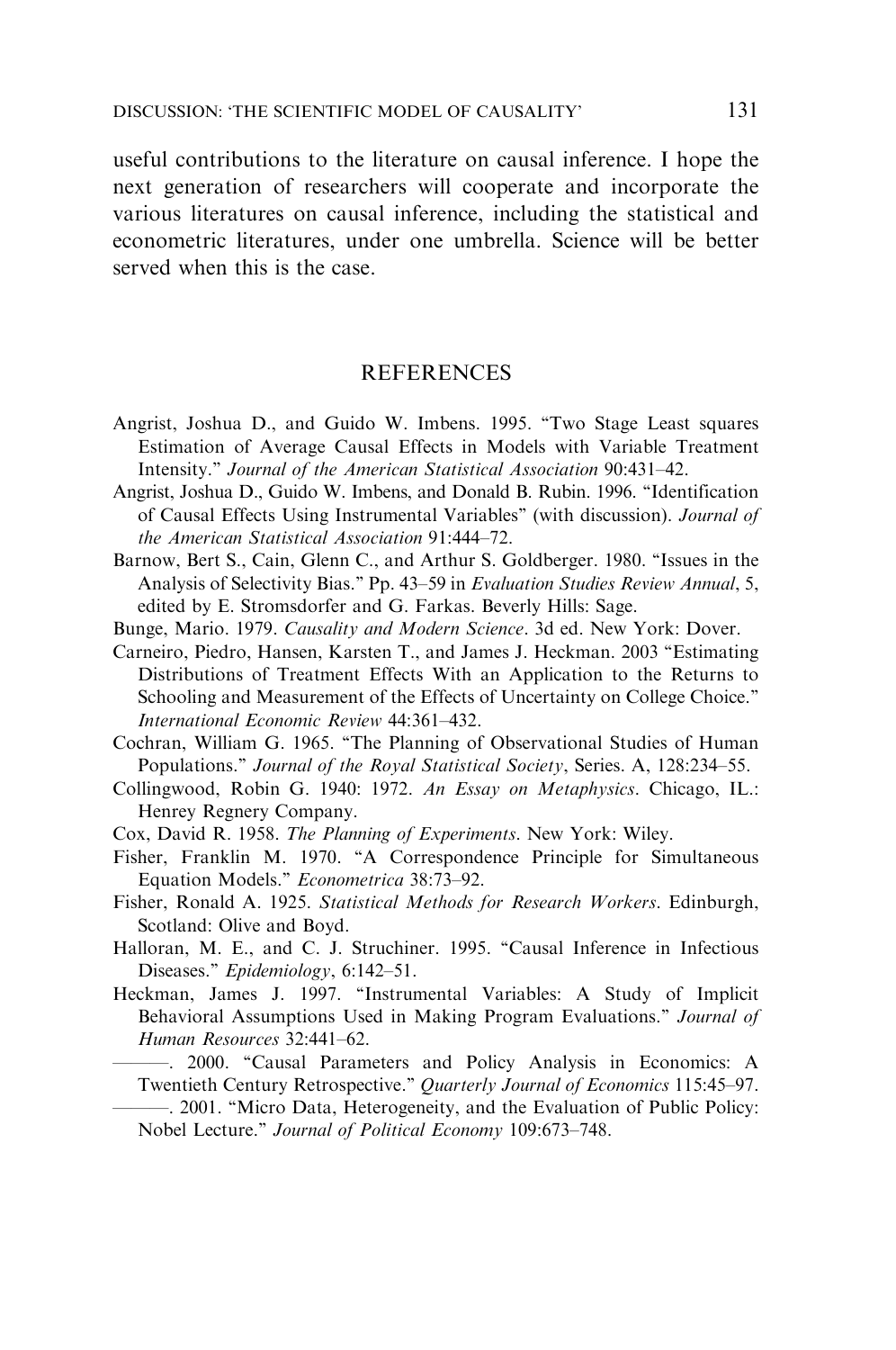- Heckman, James J., and Salvador Navarro-Lozano. 2004. "Using Matching, Instrumental Variables, and Control Functions to Estimate Economic Choice Models.'' Review of Economics and Statistics 86:30–57.
- Holland, Paul W. 1986. "Statistics and Causal Inference" (with discussion). Journal of the American Statistical Association 81:941–70.
	- ———. 1988. ''Causal Inference, Path Analysis, and Recursive Structural Equations Models." (with discussion). Pp. 449–493 in Sociological Methodology, edited by C. C. Clogg. Washington, D.C: American Sociological Association.
- Imbens, Guido W. 2000. ''The Role of the Propensity Score in Estimating Dose-Response Functions.'' Biometrika 87:706–10.
	- ———. 2004. ''Nonparametric Estimation of Average Treatment Effects Under Exogeneity: A Review.'' Review of Economics and Statistics 86:4–29.
- Imai, Kosuke, and David A. van Dyk. 2004. "Causal Inference with General Treatment Regimes: Generalizing the Propensity Score.'' Journal of the American Statistical Association 99:854–66.
- Jo, Booil. 2002. ''Estimation of Intervention Effects with Noncompliane: Alternative Model Specifications'' (with discussion). Journal of Educational and Behavioral Statistics 27:385–420.

Kempthorne, Oscar. 1952. The Design and Analysis of Experiments. New York: Wiley.

- Manski, Charles F. 1990. ''Nonparametric Bounds on Treatment Effects.'' American Economic Review Papers and Proceedings 80:319–23.
	- ———. 2000. ''Identification Problems and Decisions Under Ambiguity: Empirical Analysis of Treatment Response and Normative Choice of Treatment Choice.'' Journal of Econometrics 95:415–42.

———. 2004. ''Statistical Treatment Rules for Heterogeneous Populations.'' Econometrica 72:1221–46.

Neyman, Jerzy S. 1923: 1990. ''On the Application of Probability Theory to Agri-Cultural Experiments. Essay on Principles. Section 9'' (with discussion). Statistical Science 4:465–80.

Pearl, Judea. 2000. Causality. Cambridge, England: Cambridge University Press.

- Robins, James M. 1989. ''The Analysis of Randomized and Non-Randomized AIDS Trials Using a New Approach to Causal Inference in Longitudinal Studies.'' Pp. 113–59 in Health Service Research Methodology: A Focus on AIDS, edited by Lee Sechrest, Howard Freeman, and Albert Mulley. Washington, DC: U.S. Public Health Service, National Center for Health Services Research.
- Robins, James M., and Sander Greenland. 2000. ''Comment on 'Causal Inference without Counterfactuals,' by A. Philip Dawid." Journal of the American Statistical Association 95:431–35.
- Rosenbaum, Paul R. 2002. Observational Studies. 2d ed. New York: Springer.
- Rosenbaum, Paul R., and Donald B. Rubin. 1983. ''The Central Role of the Propensity Score in Observational Studies for Causal Effects.'' Biometrika 70:41–55.
- Rosenzweig, Mark R., and Kenneth I. Wolpin. 2000. ''Natural 'Natural Experiments' in Economics.'' Journal of Economic Literature 38:827–874.